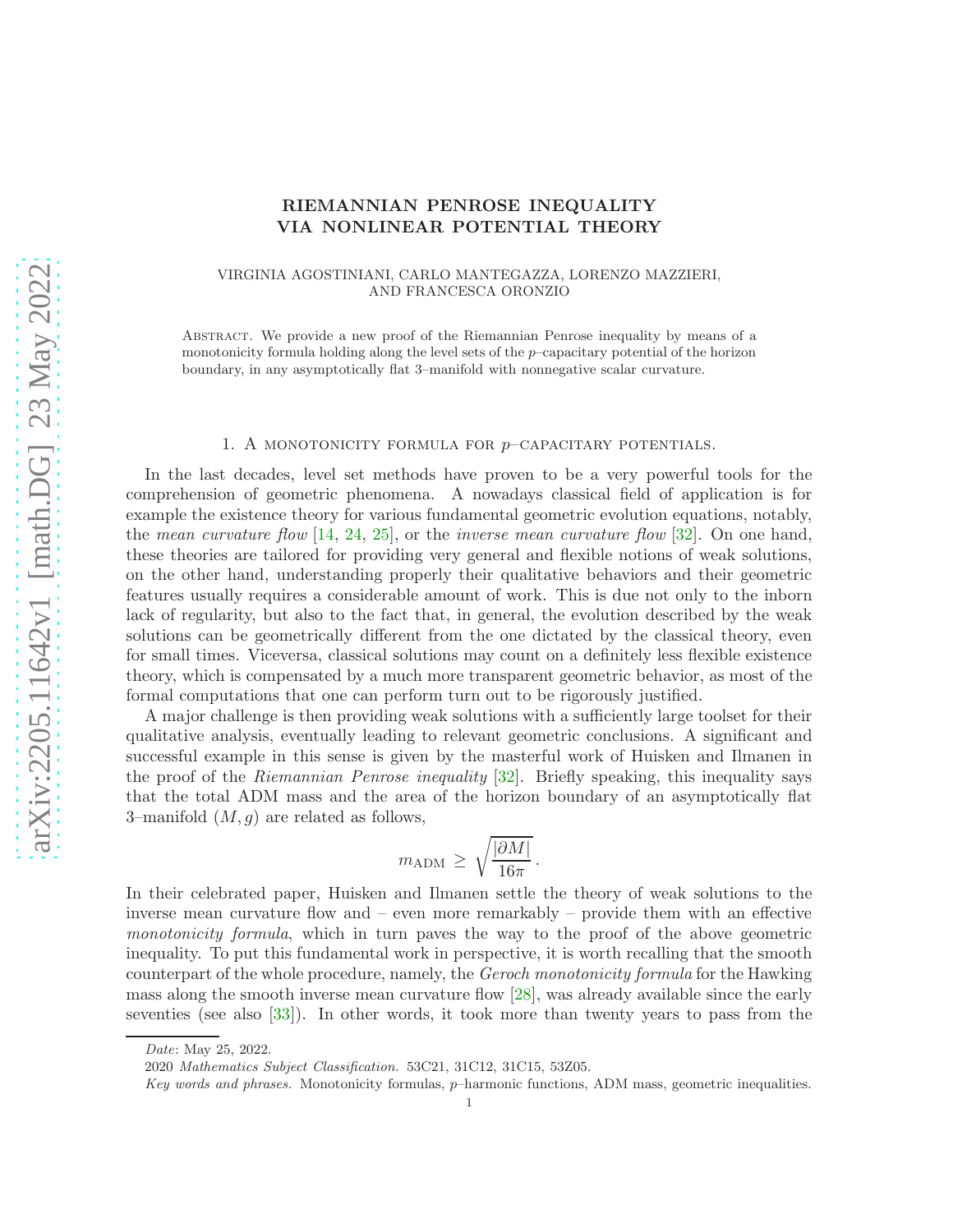classical computation along the smooth flow to the full justification of the monotonicity formula along the weak flow. This is reflected in the fact that the proof of Huisken and Ilmanen is extremely sophisticated and requires a number of deep conceptual and technical insights.

The aim of our work is to propose an alternative and simplified approach to the Riemannian Penrose inequality, where the weak inverse mean curvature flow is replaced by the level set flow of the p–capacitary potential of the black–hole horizon. This is a p–harmonic function solving the Dirichlet boundary value problem [\(1.1\)](#page-1-0), for which both the existence and the regularity theory are nowadays well understood. On this regard, it is also worth mentioning that, thanks to the result of Moser [\[38\]](#page-25-5), and its recent extension [\[37\]](#page-25-6), it is actually possible to use p–harmonic functions to recover the existence theory for the weak inverse mean curvature flow. However, at a first sight, in the absence of corresponding monotonicity formulas, the  $p$ –harmonic approach seemed to be essentially ineffective for drawing geometric conclusions. This perspective has changed completely after a series of recent works [\[1,](#page-24-1) [10,](#page-24-2) [27\]](#page-25-7), where some monotonicity formulas were established along the level sets flow of  $p$ –harmonic functions and subsequently employed to deduce new general versions of the Minkowski inequality in the classical Euclidean framework, as well as on complete manifolds with nonnegative Ricci curvature. These works were inspired and preceded by their harmonic counterparts [\[2,](#page-24-3) [4,](#page-24-4) [20,](#page-25-8) [21\]](#page-25-9), starting with Colding's breakthrough [\[19\]](#page-25-10).

In a very recent paper [\[5\]](#page-24-5), a more sophisticated version of these monotonicity formulas was finally made available for the level sets flow of the Green's functions, in the context of asymptotically flat 3–manifolds with nonnegative scalar curvature, leading to a simple proof of the *positive mass theorem* (see also [\[3,](#page-24-6) [6,](#page-24-7) [11,](#page-24-8) [31,](#page-25-11) [39,](#page-25-12) [42\]](#page-25-13) for related results and methods). In the same paper [\[5,](#page-24-5) Section 3] a Geroch–type computation was also performed along the smooth level sets flow of  $p$ –harmonic functions with nowhere vanishing gradient, to obtain a new proof of the Riemannian Penrose inequality under such (and some other minor) favorable assumption.

In the present paper, we are going to analyze in full details the general situation, where the p–capacitary potential of the horizon boundary is allowed to have critical points, hence the corresponding flow is possibly no longer smooth for all times, might experience jumps and the level sets could be subject to topological changes. In this spirit, our work parallels the effort made by Huisken and Ilmanen in their extension of the Geroch monotonicity result to the weak solutions of the inverse mean curvature flow. On the other hand, we hope that lowering the technical level of the proof would make the result more accessible, setting the stage for further investigations.

1.1. Setting and preliminaries. Let  $(M, g)$  be a 3-dimensional, complete, noncompact Riemannian manifold with nonnegative scalar curvature and smooth, compact and connected boundary ∂M. For 1 < p < 3, let us *assume* that the following problem

<span id="page-1-0"></span>
$$
\begin{cases} \Delta_p u = 0 & \text{in } M \\ u = 0 & \text{on } \partial M \\ u \to 1 & \text{at } \infty \end{cases}
$$
 (1.1)

admits a weak solution  $u_p \in \mathscr{C}^{1,\beta}(M) \cap W^{1,p}(M)$ , where  $\Delta_p u = \text{div} \left( |\nabla u|^{p-2} \nabla u \right)$  denotes the p–Laplacian operator of  $(M, g)$ . Natural conditions ensuring the existence of the function  $u_p$ will be introduced in Section [2](#page-16-0) (see Definition [2.1\)](#page-16-1). By the maximum principle for  $p$ -harmonic functions (see [\[30,](#page-25-14) Lemma 3.18 and Theorem 6.5]), such solution is unique and takes values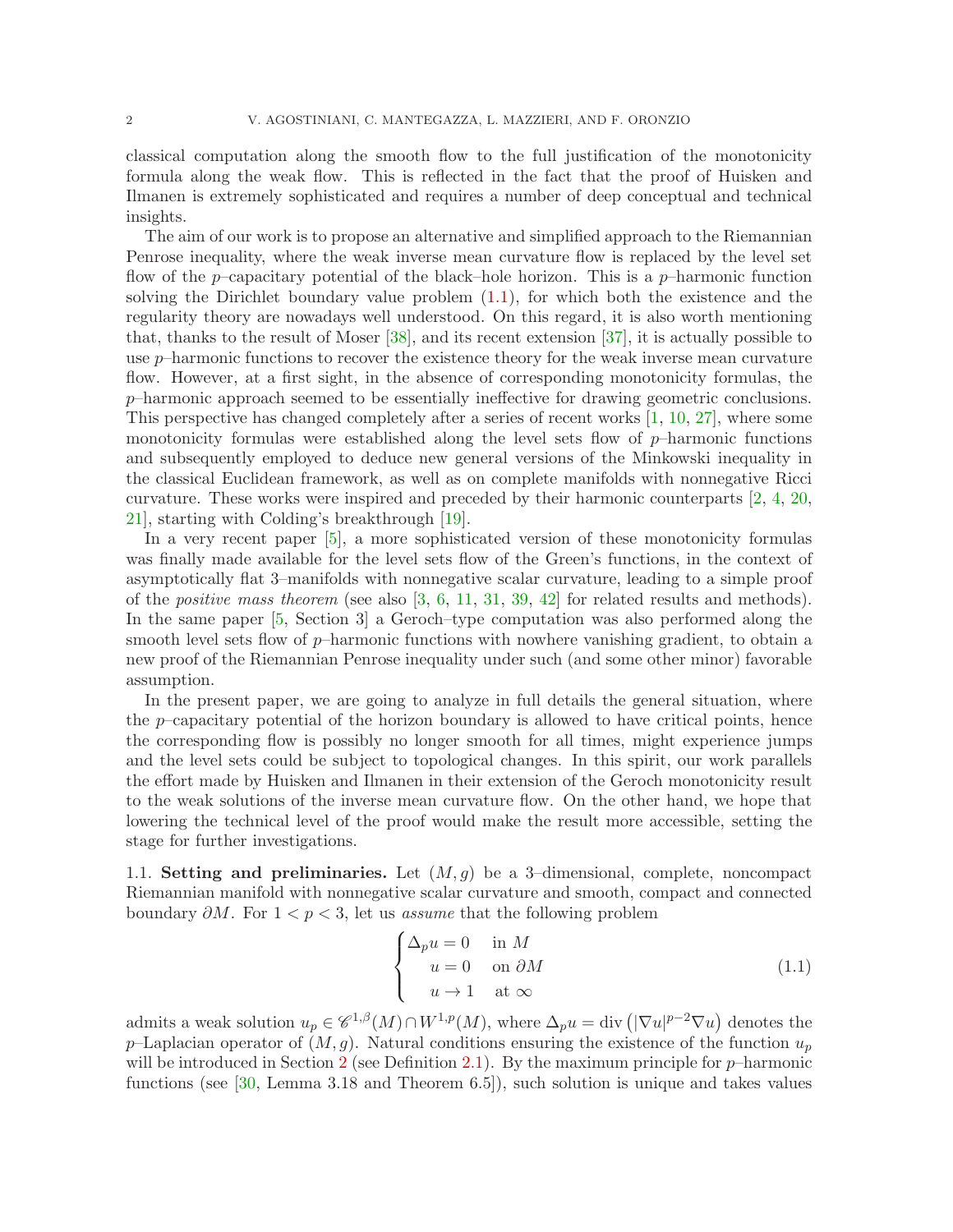in [0,1). In particular, we have that  $\partial M$  coincides with the level set  $\{u_p = 0\}$  and that  $u_p: M \to [0,1)$  is proper, by virtue of the third condition in problem [\(1.1\)](#page-1-0). We also observe that, by the results in [\[22,](#page-25-15) [23\]](#page-25-16), the function  $u_p$  is smooth outside its critical set

$$
Crit(u_p) = \{ x \in M : \nabla u_p(x) = 0 \}.
$$

In particular, the boundary datum is attained smoothly, as the Hopf lemma (see [\[10,](#page-24-2) Section 2] and references therein) implies that  $t = 0$  is a regular value of  $u_p$ . To proceed, we recall that for any  $1 < p < 3$ , the p–capacity of  $\partial M$  is defined as

$$
\operatorname{Cap}_p(\partial M) = \inf \left\{ \int_M |\nabla v|^p \, d\mu : v \in \mathcal{C}_c^{\infty}(M), \, v = 1 \text{ on } \partial M \right\} \tag{1.2}
$$

and it is related to  $u_p$  through the following identities

$$
\text{Cap}_p(\partial M) = \int_M |\nabla u_p|^p \, d\mu = \int_{\{u_p = t\}} |\nabla u_p|^{p-1} \, d\sigma,
$$
\n(1.3)

for every regular value t of  $u_p$ , see [\[10,](#page-24-2) Section 2]. For the sake of notation, let us set

<span id="page-2-7"></span><span id="page-2-5"></span><span id="page-2-1"></span><span id="page-2-0"></span>
$$
c_p = \left(\frac{\text{Cap}_p(\partial M)}{4\pi}\right)^{\frac{1}{p-1}}.\tag{1.4}
$$

Let us also point out that, whenever there is no possibility of misunderstanding, we will systematically drop the subscript  $p$  and we will simply denote by  $u$  is the solution of problem [\(1.1\)](#page-1-0). With these notations at hand, we now consider the vector field

$$
X = \frac{c_p^{\frac{p-1}{3-p}}}{\left[\frac{3-p}{p-1}(1-u)\right]^{\frac{p-1}{3-p}}} \left\{ \frac{|\nabla u|^{p-2}\nabla u}{c_p^{p-1}} + \frac{\nabla|\nabla u| - \frac{\Delta u}{|\nabla u|}\nabla u}{\frac{3-p}{p-1}(1-u)} + \frac{|\nabla u|\nabla u}{\left[\frac{3-p}{p-1}(1-u)\right]^2} \right\}.
$$
(1.5)

Notice that X is well defined and smooth away from the critical points of u. Denoting by  $\langle , \rangle$ the scalar product given by the metric  $g$ , we introduce the function

<span id="page-2-2"></span>
$$
F_p(t) = \int_{\{u = \alpha_p(t)\}} \left\langle X, \frac{\nabla u}{|\nabla u|} \right\rangle d\sigma, \qquad (1.6)
$$

where

$$
\alpha_p(t) = 1 - \left(\frac{t_p}{t}\right)^{\frac{3-p}{p-1}}, \quad \text{with} \quad t_p = \left(\frac{p-1}{3-p}c_p\right)^{\frac{p-1}{3-p}}, \tag{1.7}
$$

and the variable t ranges in  $[t_p, +\infty)$ . The function  $F_p$  is then well defined whenever  $\alpha_p(t)$  is a regular value of  $u$ . To make the definition of  $F_p$  more explicit, we observe that, expanding the equation  $\Delta_p u = 0$  away from the critical points, one gets

<span id="page-2-6"></span><span id="page-2-4"></span><span id="page-2-3"></span>
$$
\Delta u = (2 - p) \frac{\langle \nabla |\nabla u|, \nabla u \rangle}{|\nabla u|}.
$$
\n(1.8)

Consequently, the mean curvature H of a regular level set  $\{u = \tau\}$  computed with respect to the outward unit normal  $\nabla u / |\nabla u|$  can be expressed as

$$
H = \frac{\Delta u}{|\nabla u|} - \frac{\langle \nabla |\nabla u|, \nabla u \rangle}{|\nabla u|^2} = -(p-1) \frac{\langle \nabla |\nabla u|, \nabla u \rangle}{|\nabla u|^2}.
$$
 (1.9)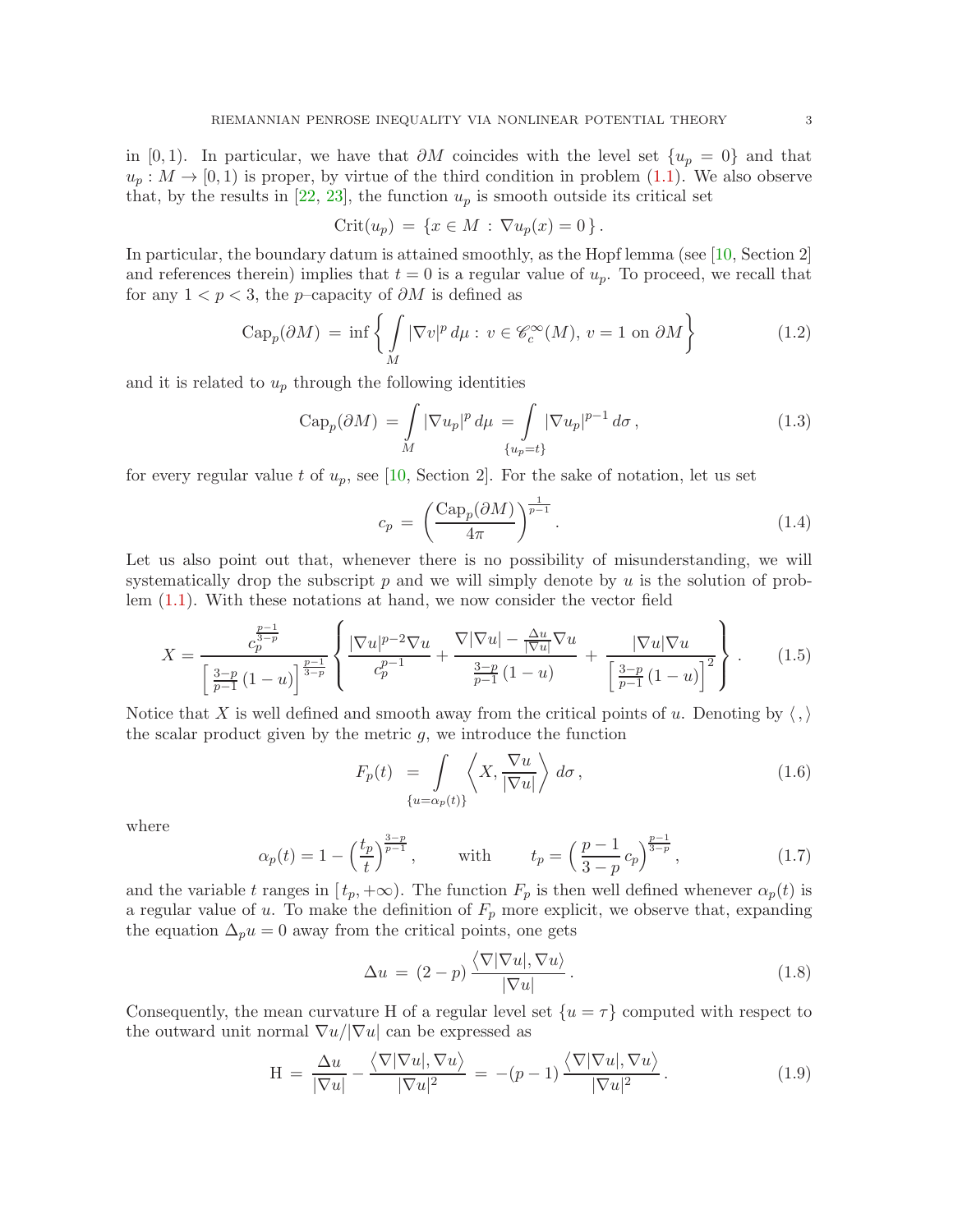Taking into account the above expression together with  $(1.3)$  and  $(1.4)$ , it is easy to check that  $F_p$  can be expressed as

<span id="page-3-0"></span>
$$
F_p(t) = 4\pi t - \frac{t^{\frac{2}{p-1}}}{c_p} \int_{\{u = \alpha_p(t)\}} |\nabla u| \operatorname{H} d\sigma + \frac{t^{\frac{5-p}{p-1}}}{c_p^2} \int_{\{u = \alpha_p(t)\}} |\nabla u|^2 d\sigma.
$$
 (1.10)

We mention that setting  $p = 2$  and  $c_p = 1$  in this formula, one gets the same monotone quantity as the one employed in [\[5\]](#page-24-5) to provide a Green's function proof of the *positive mass theorem*. To the purposes of the present paper, it is convenient to further elaborate formula [\(1.10\)](#page-3-0) by adding and subtracting the term  $(t/4) \int_{\{u=\alpha_p(t)\}} H^2 d\sigma$ , so to obtain

$$
F_p(t) = \frac{t}{4} \left( 16\pi - \int_{\{u = \alpha_p(t)\}} H^2 d\sigma \right) + \frac{t}{4} \int_{\{u = \alpha_p(t)\}} \left| \frac{2(p-1)}{3-p} \frac{|\nabla u|}{1-u} - H \right|^2 d\sigma , \quad (1.11)
$$

where the first summand on the right hand side has now the features of a *Hawking mass* term (see [\[29\]](#page-25-17)), whereas the second one is a quadratic reminder.

We are then ready to state the following monotonicity result.

<span id="page-3-1"></span>Theorem 1.1 (Monotonicity along the regular values). *Let* (M, g) *be a* 3*–dimensional, complete, noncompact Riemannian manifold with nonnegative scalar curvature and smooth, compact and connected boundary*  $\partial M$ *. Moreover, assume that*  $H_2(M, \partial M; \mathbb{Z}) = \{0\}$  *and suppose that, for every*  $1 < p < 3$ , problem [\(1.1\)](#page-1-0) *admits a unique solution*  $u_p \in \mathscr{C}^{1,\beta}(M) \cap W^{1,p}(M)$ . Let  $s, t \in [t_p, +\infty)$  be such that  $\alpha_p(s)$  and  $\alpha_p(t)$  are regular values for  $u_p$ . Then, the following *implication holds true*

<span id="page-3-2"></span>
$$
s \le t \quad \Rightarrow \quad F_p(s) \le F_p(t) \,,
$$

*where*  $F_p$  *is the function defined in formula* [\(1.6\)](#page-2-2)*.* 

The proof of this theorem will occupy the rest of the section and, for the sake of exposition, we proceed with a series of steps of increasing difficulty and generality. In the first step (Subsection [1.2\)](#page-4-0), we will treat the case where u has no critical points. As this is the *smooth flow* case, the proof here reduces to a Geroch–type computation, similar to the one outlined in  $[5, Section 3]$ . The second step (Subsection [1.3\)](#page-5-0) deals with the case where u has a negligible set of critical values. This step constitutes the core of our analysis, as it faces the major conceptual and geometric difficulties caused by the presence of critical points. To understand this, one should consider that – unlike for harmonic functions – no *a priori* bound is available for the Hausdorff dimension of the critical set of a p–harmonic function, when  $n \geq 3$  (the only known result is about  $p$ –harmonic functions in the plane and it is due to Alessandrini [\[7\]](#page-24-9) and Manfredi [\[36\]](#page-25-18)). As a consequence, the critical points of u might be even arranged in subsets of positive top–dimensional measure. From the point of view of the level sets flow, these clusters of critical points would correspond to jumps, similar to the ones experienced by the weak inverse mean curvature flow of Huisken and Ilmanen. As such, they represent the most serious geometrical obstacle to the extension of the monotonicity formula of Subsection [1.2](#page-4-0) to the weak flow. Also notice that integrating  $|\nabla u|$  on the critical set Crit $(u) = \{x \in$  $M : \nabla u(x) = 0$  and using the coarea formula, it is immediate to deduce that the set  ${\tau \in [0,1) : \mathscr{H}^{n-1}(\text{Crit}(u) \cap \{u = \tau\}) > 0}$  must have zero measure. Hence, the assumption of negligible critical values is by no means sufficient to exclude jumps along the flow. If  $p = 2$ , one can get rid of this assumption by using Sard theorem, since harmonic functions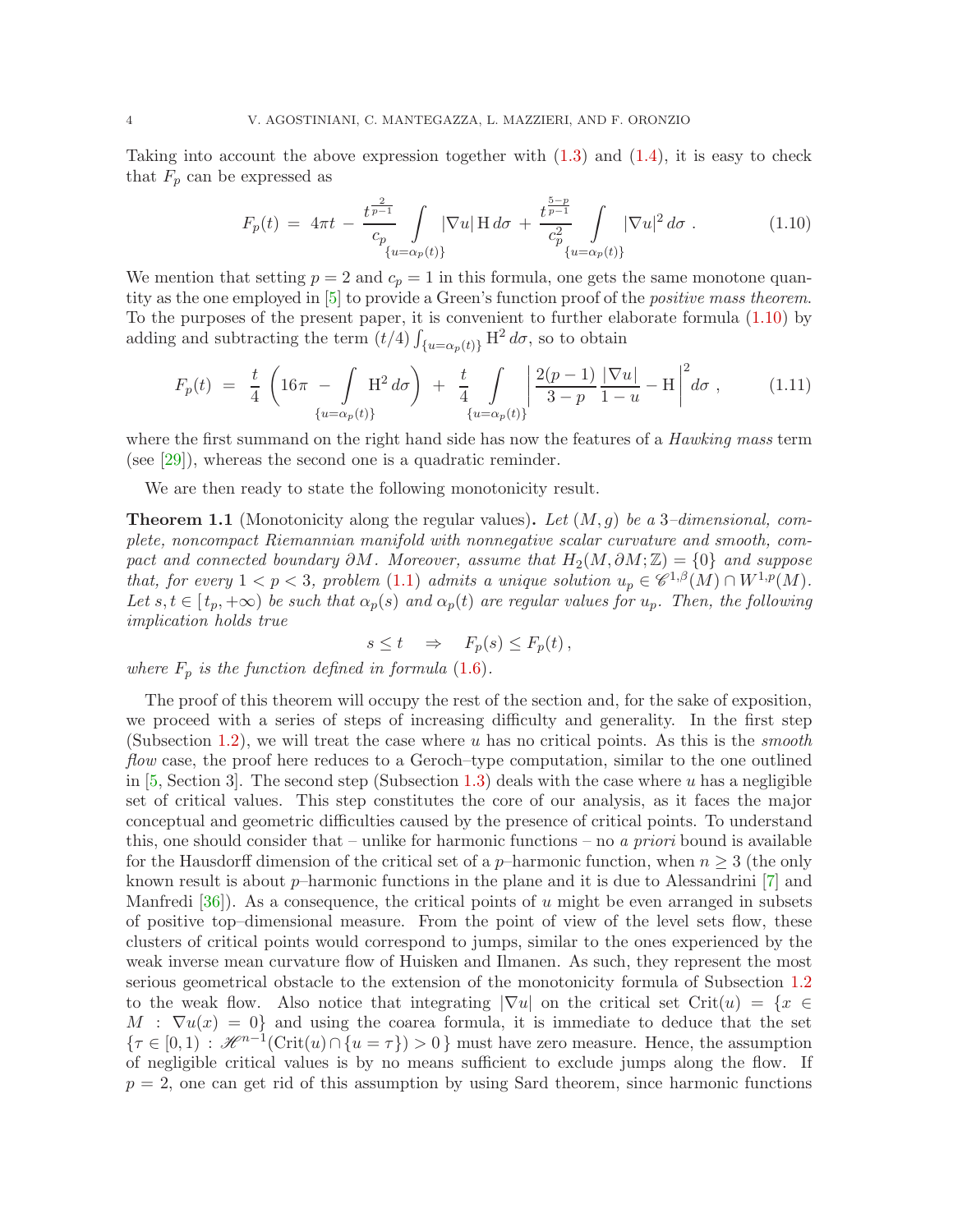<span id="page-4-1"></span>

are smooth. On the other hand, when  $p \neq 2$ , the optimal regularity available for p–harmonic functions is only  $\mathscr{C}^{1,\beta}$ , which is clearly not enough to invoke Sard theorem. Albeit it is a common belief that critical values of  $p$ –harmonic functions should not have positive measure, this possibility is not excluded by any result in the literature, so far. We will overcome this technical issue in the third step (Subsection [1.4\)](#page-9-0), by using an approximation scheme originally introduced by Di Benedetto [\[22\]](#page-25-15).

Apart from the case where the p–capacitary potential  $u$  has no critical points, so that the level sets are all immediately diffeomorphic to the boundary  $\partial M = \{u = 0\}$ , in treating the other two steps, we will employ the triviality of the second relative homology group. Thanks to an argument similar to the one of  $[32, \text{Lemma } 4.2]$ , this will ensure that any level set of u is connected, even in the presence of critical points. It is important to notice that the condition  $H_2(M, \partial M; \mathbb{Z}) = \{0\}$  is automatically satisfied under the natural assumption that  $(M, q)$  is an asymptotically flat *exterior region*, as observed in [\[32,](#page-25-2) Lemma 4.1].

<span id="page-4-0"></span>1.2. Monotonicity without critical points. With the help of the Bochner formula, the twice contracted Gauss equation and formulas [\(1.8\)](#page-2-3), [\(1.9\)](#page-2-4), the divergence of the vector field X in formula  $(1.5)$  can be expressed as

$$
\operatorname{div} X = \frac{c_p^{\frac{p-1}{2p}} |\nabla u|}{\left[\frac{3-p}{p-1} (1-u)\right]^{\frac{p-1}{2p}+1}} \left\{ \frac{|\nabla u|^{p-1}}{c_p^{p-1}} - \frac{R^{\Sigma}}{2} + \frac{|\nabla^{\Sigma} |\nabla u||^{2}}{|\nabla u|^{2}} + \frac{R}{2} + \frac{|\overset{\circ}{h}|^{2}}{2} + \frac{|\overset{\circ}{h}|^{2}}{p-1} \left(\frac{|\nabla u|}{\frac{3-p}{p-1} (1-u)} - \frac{H}{2}\right)^{2} \right\}
$$
(1.12)

where  $R^{\Sigma}(x)$ ,  $\nabla^{\Sigma}$  and  $\r{h}(x)$  represent the scalar curvature, the Levi–Civita connection and the trace–free second fundamental form of the regular level set  $\Sigma = \{u = u(x)\}\$  passing through the point  $x \in M$ . Also notice that in order to establish the above formula, one can employ the following Kato–type identity for  $p$ –harmonic functions,

$$
|\nabla \nabla u|^2 - \left[1 + \frac{(p-1)^2}{2}\right] |\nabla |\nabla u||^2 = |\nabla u|^2 |\overset{\circ}{\mathbf{h}}|^2 + \left[1 - \frac{(p-1)^2}{2}\right] |\nabla^{\Sigma} |\nabla u||^2.
$$

Let us observe that if u has no critical points, then all the values in the range of u are regular, and the monotonicity can be easily deduced by means of the following computation, using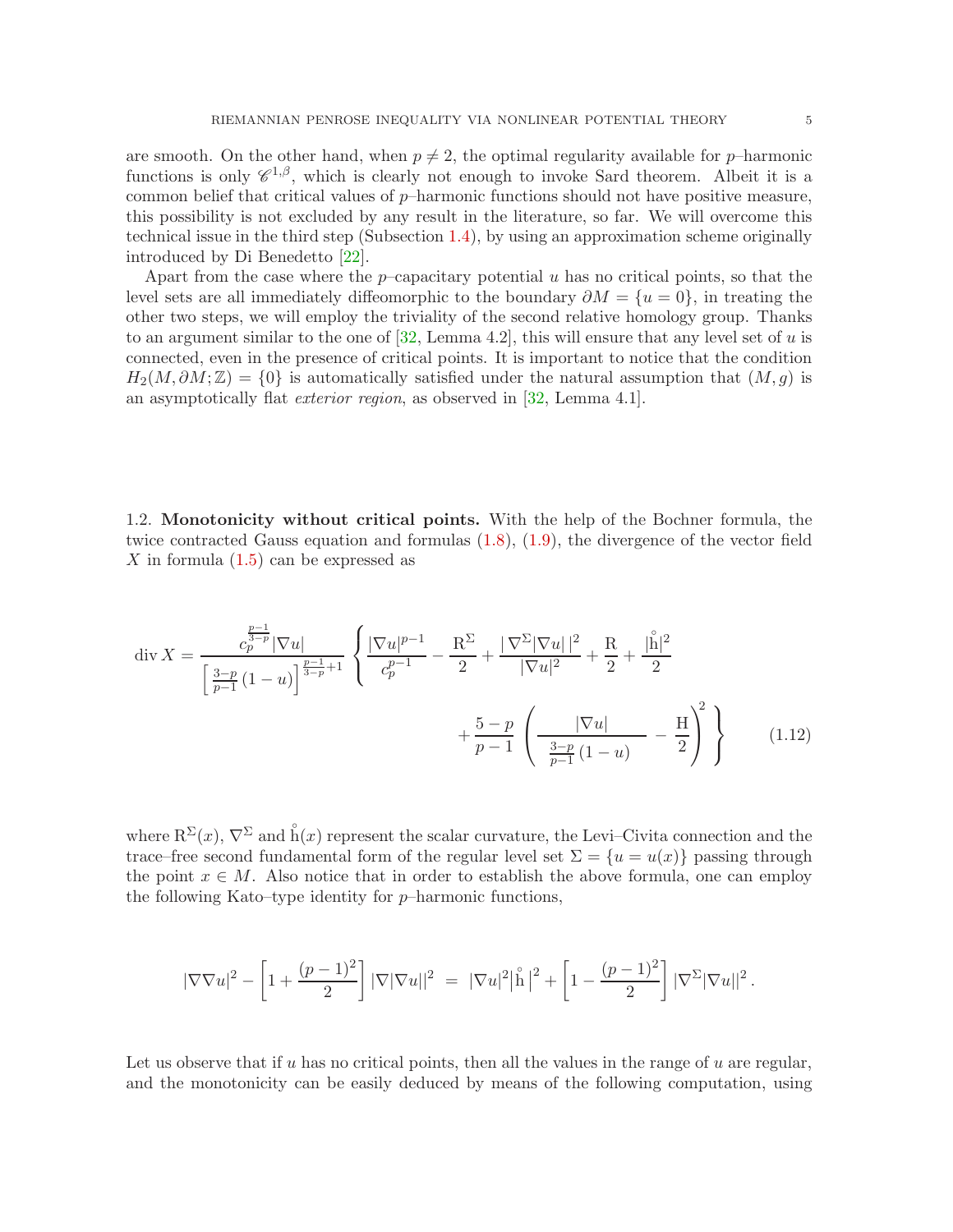the divergence theorem, the coarea formula and identity [\(1.12\)](#page-4-1).

$$
F_p(t) - F_p(s) = \int_{\{u = \alpha_p(t)\}} \left\langle X, \frac{\nabla u}{|\nabla u|} \right\rangle d\sigma - \int_{\{u = \alpha_p(s)\}} \left\langle X, \frac{\nabla u}{|\nabla u|} \right\rangle d\sigma
$$
  
\n
$$
= \int_{\{\alpha_p(s) < u < \alpha_p(t)\}} \operatorname{div} X d\mu = \int_{\{\alpha_p(s), \alpha_p(t)\}} d\tau \int_{\{u = \tau\}} \frac{\operatorname{div} X}{|\nabla u|} d\sigma
$$
  
\n
$$
= \int_{\{\alpha_p(s), \alpha_p(t)\}} \frac{\frac{p-1}{2}}{p-1} d\tau \int_{\{u = \tau\}} \left( \frac{|\nabla u|^{p-1}}{c_p^{p-1}} - \frac{R^{\Sigma}}{2} \right) d\sigma
$$
  
\n
$$
+ \int_{\{\alpha_p(s), \alpha_p(t)\}} \frac{\frac{p-1}{2}}{p-1} (1-\tau) \Big|_{\{y = \tau\}}^{\frac{p-1}{2}} \frac{1}{2} \int_{\{u = \tau\}} \left( \frac{|\nabla u|^{p-1}}{|\nabla u|^{2}} + \frac{R}{2} + \frac{|\mathring{h}|^{2}}{2} \right) d\sigma
$$
  
\n
$$
+ \int_{\{\alpha_p(s), \alpha_p(t)\}} \frac{\frac{p-1}{2}}{p-1} (1-\tau) \Big|_{\{y = \tau\}}^{\frac{p-1}{2}} \frac{1}{2} \int_{\{u = \tau\}} \frac{1}{2} \int_{\{u = \tau\}} \left( \frac{|\nabla u|}{|\nabla u|^{2}} - \frac{H}{2} \right)^{2} d\sigma
$$
  
\n
$$
\geq \int_{\{\alpha_p(s), \alpha_p(t)\}} \frac{\frac{p-1}{2}}{p-1} (1-\tau) \Big|_{\{y = \tau\}}^{\frac{p-1}{2}} \frac{1}{2} \int_{\{u = \tau\}} d\tau \geq 0,
$$
  
\n
$$
\frac{\frac{p-1}{2}}{2} \int_{\{u = \alpha_p(s), \alpha_p(t)\}} \frac{\frac{1}{2} \int_{\{u = \tau\}} \frac{1}{2} (1-\tau) \Big|_{\
$$

Observe that in the last passage, we used the identities  $(1.3)$  and  $(1.4)$  in combination with the Gauss–Bonnet theorem, obtaining the Euler characteristic  $\chi(\lbrace u = \tau \rbrace)$  of the level set  $\{u = \tau\}$ . The conclusion follows since, in the absence of critical points, all the level sets are diffeomorphic to the boundary  $\partial M = \{u = 0\}$ . As the latter is a smooth connected closed surface, one has that  $4\pi - 2\pi \chi(\{u = \tau\}) \geq 0$ , for every  $\tau \in [0, 1)$ .

<span id="page-5-0"></span>1.3. Monotonicity with negligible critical values. Let us now consider the case where the solution u of problem  $(1.1)$  is allowed to have a nonempty set of critical points Crit $(u)$ . Before dealing with the general case, let us first prove the monotonicity of  $F_p$  under the favorable assumption that the set of the critical values of  $u$  is a negligible set. As already observed, this case contains all the major conceptual and geometric difficulties caused by the presence of critical points. In particular, we are going to show how the monotonicity formula of Subsection [1.2](#page-4-0) still holds despite the possible presence of jumps along the flow. To make the computations simpler, it is convenient to set

$$
Y = \frac{c_p^{\frac{p-1}{2-p}}}{\left[\frac{3-p}{p-1}(1-u)\right]^{\frac{p-1}{3-p}}}\left\{\frac{\nabla|\nabla u| - \frac{\Delta u}{|\nabla u|}\nabla u}{\frac{3-p}{p-1}(1-u)} + \frac{|\nabla u|\nabla u}{\left[\frac{3-p}{p-1}(1-u)\right]^2}\right\}
$$
  
= 
$$
\frac{c_p^{\frac{p-1}{3-p}}}{\left[\frac{3-p}{p-1}(1-u)\right]^{\frac{p-1}{3-p}}}\left\{\frac{\nabla^{\top}|\nabla u| + (p-1)\nabla^{\perp}|\nabla u|}{\frac{3-p}{p-1}(1-u)} + \frac{|\nabla u|^2}{\left[\frac{3-p}{p-1}(1-u)\right]^2}\frac{\nabla u}{|\nabla u|}\right\},
$$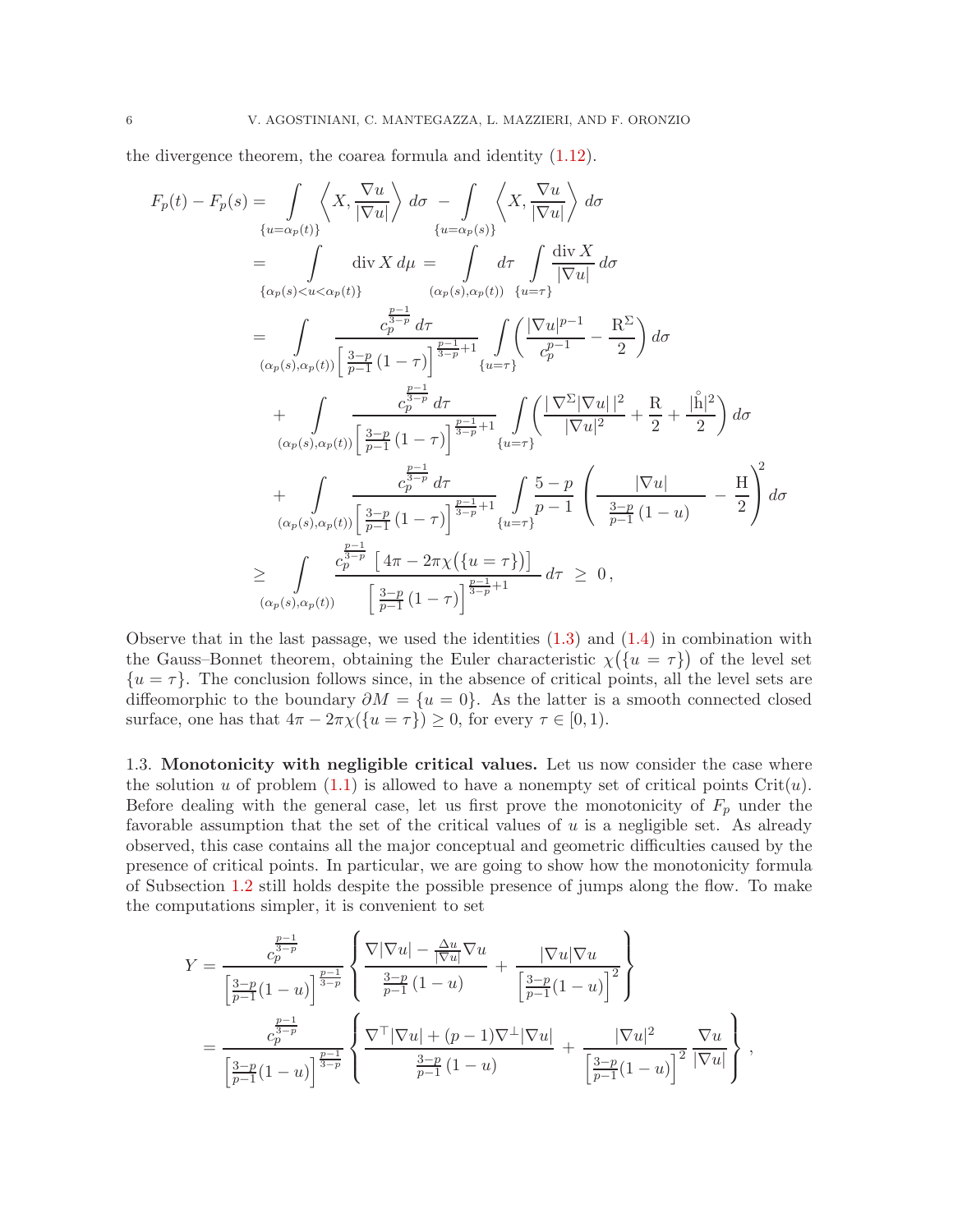where  $\nabla^{\top}|\nabla u|$  and  $\nabla^{\perp}|\nabla u|$  denote the tangential and the normal component of  $\nabla|\nabla u|$ , respectively. Observe that  $\nabla^{\top} = \nabla^{\Sigma}$ , by the well known properties of the Levi–Civita connection. Noticing that the vector fields  $X$  and  $Y$  are related through the formula

$$
X = c_p^{-\frac{(2-p)(p-1)}{(3-p)}} \frac{|\nabla u|^{p-2} \nabla u}{\left[\frac{3-p}{p-1}(1-u)\right]^{\frac{p-1}{3-p}}} + Y,
$$

it is immediate to observe that, wherever  $\nabla u \neq 0$ , there holds

$$
\operatorname{div} Y = \frac{c_p^{\frac{p-1}{2p}} |\nabla u|}{\left[\frac{3-p}{p-1} (1-u)\right]^{\frac{p-1}{2p+1}}} \left\{ -\frac{R^{\Sigma}}{2} + \frac{|\nabla^{\top} |\nabla u| |^2}{|\nabla u|^2} + \frac{R}{2} + \frac{|\overset{\circ}{h}|^2}{2} + \frac{1}{2} + \frac{1}{2} + \frac{1}{2} + \frac{1}{2} + \frac{1}{2} + \frac{1}{2} + \frac{1}{2} + \frac{1}{2} + \frac{1}{2} + \frac{1}{2} + \frac{1}{2} + \frac{1}{2} + \frac{1}{2} + \frac{1}{2} + \frac{1}{2} + \frac{1}{2} + \frac{1}{2} + \frac{1}{2} + \frac{1}{2} + \frac{1}{2} + \frac{1}{2} + \frac{1}{2} + \frac{1}{2} + \frac{1}{2} + \frac{1}{2} + \frac{1}{2} + \frac{1}{2} + \frac{1}{2} + \frac{1}{2} + \frac{1}{2} + \frac{1}{2} + \frac{1}{2} + \frac{1}{2} + \frac{1}{2} + \frac{1}{2} + \frac{1}{2} + \frac{1}{2} + \frac{1}{2} + \frac{1}{2} + \frac{1}{2} + \frac{1}{2} + \frac{1}{2} + \frac{1}{2} + \frac{1}{2} + \frac{1}{2} + \frac{1}{2} + \frac{1}{2} + \frac{1}{2} + \frac{1}{2} + \frac{1}{2} + \frac{1}{2} + \frac{1}{2} + \frac{1}{2} + \frac{1}{2} + \frac{1}{2} + \frac{1}{2} + \frac{1}{2} + \frac{1}{2} + \frac{1}{2} + \frac{1}{2} + \frac{1}{2} + \frac{1}{2} + \frac{1}{2} + \frac{1}{2} + \frac{1}{2} + \frac{1}{2} + \frac{1}{2} + \frac{1}{2} + \frac{1}{2} + \frac{1}{2} + \frac{1}{2} + \frac{1}{2} + \frac{1}{2} + \frac{1}{2} + \frac{1}{2} + \frac{1}{2} + \frac{1}{2} + \frac{1}{2} + \frac{
$$

We now consider a sequence of smooth, nondecreasing cut–off functions  $\eta_k : [0, +\infty) \to [0, 1],$ with the following structural properties

$$
\eta_k(\tau) \equiv 0 \quad \text{in } \left[0, \frac{1}{2k}\right], \qquad 0 \le \eta'_k(\tau) \le 2k \quad \text{in } \left[\frac{1}{2k}, \frac{3}{2k}\right], \qquad \eta_k(\tau) \equiv 1 \quad \text{in } \left[\frac{3}{2k}, +\infty\right),
$$

for every  $k \in \mathbb{N}$ . It is immediate to realize that the functions  $\eta_k$  monotonically converge to the characteristic function of  $(0, +\infty)$  in the pointwise sense. Using these cut–off functions, we introduce the vector fields

<span id="page-6-0"></span>
$$
Y_k = \eta_k \left( \frac{(p-1)|\nabla u|}{\left[\frac{3-p}{p-1}(1-u)\right]^{\frac{1}{3-p}}} \right) Y,
$$

which are well defined and smooth on the whole manifold. It is readily checked that, for every  $x \in M \setminus \text{Crit}(u)$ , the sequence of vectors  $Y_k(x)$  converges by construction to  $Y(x)$ , as  $k \to +\infty$ . An easy computation yields

$$
\begin{split} \operatorname{div} Y_{k} &= \eta_{k} \left( \frac{(p-1)|\nabla u|}{\left[\frac{3-p}{p-1}(1-u)\right]^{\frac{1}{3-p}}} \right) \operatorname{div} Y \\ &+ \eta_{k}' \left( \frac{(p-1)|\nabla u|}{\left[\frac{3-p}{p-1}(1-u)\right]^{\frac{1}{3-p}}} \right) \frac{\frac{p-1}{3}}{c_{p}^{\frac{3-p}{3-p}}} \frac{(p-1)|\nabla^{\top}|\nabla u|^{2} + \left|(p-1)\nabla^{\perp}|\nabla u| + \frac{|\nabla u|\nabla u|}{\left[\frac{3-p}{p-1}(1-u)\right]^{\frac{3}{3-p}}} \right)^{2} \\ &\geq \eta_{k} \left( \frac{(p-1)|\nabla u|}{\left[\frac{3-p}{p-1}(1-u)\right]^{\frac{1}{3-p}}} \right) \operatorname{div} Y \,. \end{split}
$$

Thus, setting

$$
X_k = c_p^{-\frac{(2-p)(p-1)}{(3-p)}} \frac{|\nabla u|^{p-2} \nabla u}{\left[\frac{3-p}{p-1}(1-u)\right]^{\frac{p-1}{3-p}+1}} + Y_k,
$$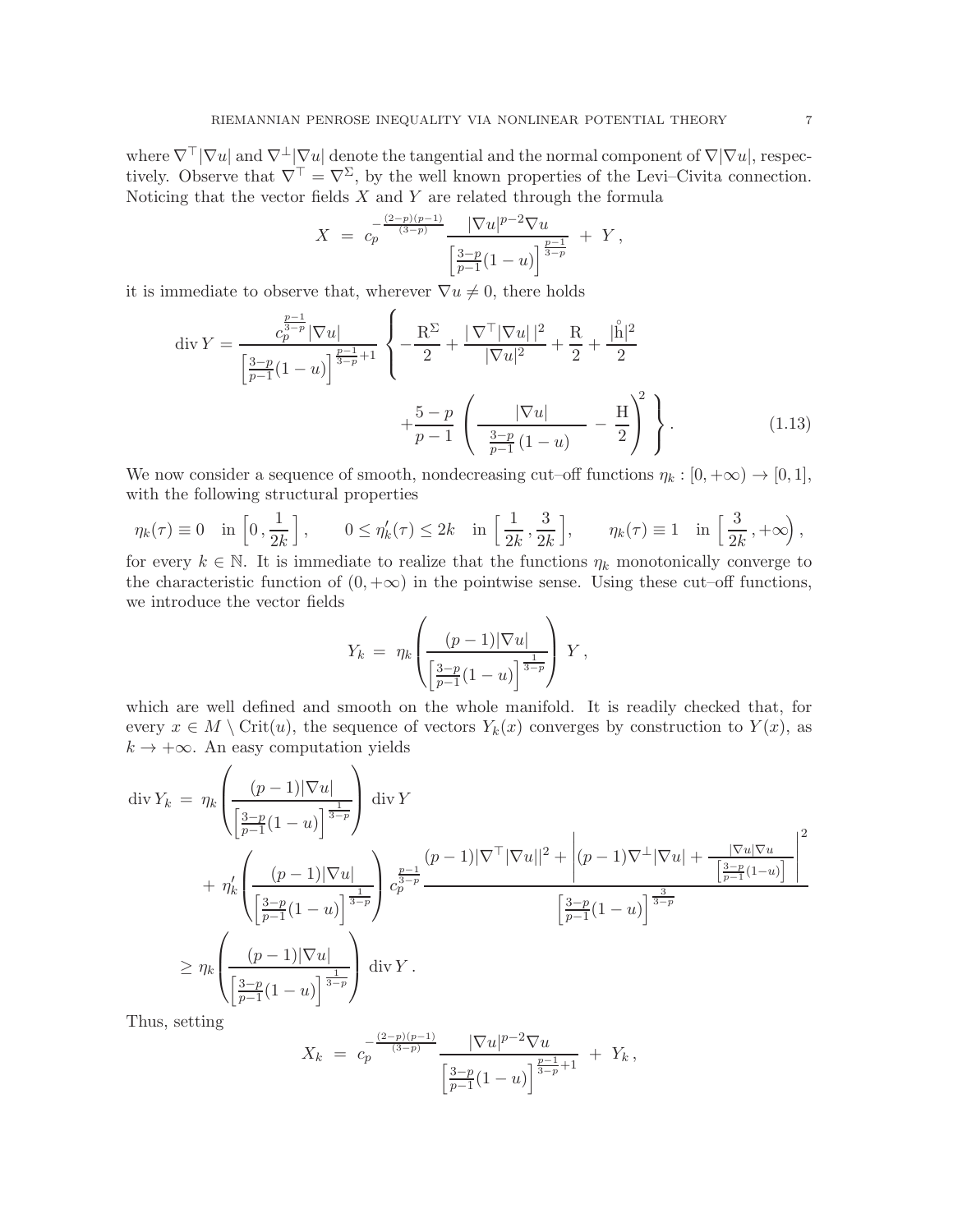one immediately gets

$$
\operatorname{div} X_k \ge \frac{c_p^{\frac{-(2-p)(p-1)}{(3-p)}} |\nabla u|^p}{\left[\frac{3-p}{p-1}(1-u)\right]^{\frac{p-1}{3-p}+1}} + \eta_k \left(\frac{(p-1)|\nabla u|}{\left[\frac{3-p}{p-1}(1-u)\right]^{\frac{1}{3-p}}}\right) \operatorname{div} Y.
$$

Now, we let  $s, t \in [t_p, +\infty)$  be as in the statement of Theorem [1.1.](#page-3-1) As for large enough  $k \in \mathbb{N}$ the vector field  $X_k$  coincides with X on the boundary of  $\{\alpha_p(s) < u < \alpha_p(t)\}\)$ , the divergence theorem yields

$$
F_p(t) - F_p(s) = \int_{\{u = \alpha_p(t)\}} \left\langle X_k, \frac{\nabla u}{|\nabla u|} \right\rangle d\sigma - \int_{\{u = \alpha_p(s)\}} \left\langle X_k, \frac{\nabla u}{|\nabla u|} \right\rangle d\sigma
$$
  
\n
$$
= \int_{\{\alpha_p(s) < u < \alpha_p(t)\}} \operatorname{div} X_k d\mu
$$
  
\n
$$
\geq \int_{\{\alpha_p(s) < u < \alpha_p(t)\}} \left\{ \frac{c_p^{\frac{(2-p)(p-1)}{(3-p)}} |\nabla u|^p}{\left[\frac{3-p}{p-1}(1-u)\right]^{\frac{p-1}{3-p}+1}} + \eta_k \left(\frac{(p-1)|\nabla u|}{\left[\frac{3-p}{p-1}(1-u)\right]^{\frac{1}{3-p}}}\right) \operatorname{div} Y \right\} d\mu.
$$

We now claim that the rightmost hand side converges to

$$
\int_{\{\alpha_p(s) < u < \alpha_p(t)\}} \left\{ \frac{c_p^{\frac{(2-p)(p-1)}{(3-p)}} |\nabla u|^p}{\left[\frac{3-p}{p-1}(1-u)\right]^{\frac{p-1}{3-p}+1}} + \mathbb{I}_{M \setminus \text{Crit}(u)} \, \text{div} \, Y \right\} \, d\mu \, ,
$$

as  $k \to +\infty$ , where  $\mathbb{I}_{M\setminus\mathrm{Crit}(u)}$  denotes the characteristic function of  $M\setminus\mathrm{Crit}(u)$ . Indeed, using the Gauss equation in combination with formulas [\(1.8\)](#page-2-3) and [\(1.9\)](#page-2-4), we can rework formula [\(1.13\)](#page-6-0) to obtain div  $Y = P + D$ , with

$$
P = \frac{c_p^{\frac{p-1}{2-p}} |\nabla u|}{\left[\frac{3-p}{p-1} (1-u)\right]^{\frac{p-1}{3-p}+1}} \left[\frac{|\nabla^{\top} |\nabla u||^2}{|\nabla u|^2} + |\overset{\circ}{\mathbf{h}}|^2 + \frac{H^2}{2} + (2-p)(p-1) \frac{\langle \nabla |\nabla u|, \nabla u \rangle^2}{|\nabla u|^4} \right]
$$
  
\n
$$
= \frac{c_p^{\frac{p-1}{2-p}} |\nabla u|}{\left[\frac{3-p}{p-1} (1-u)\right]^{\frac{p-1}{3-p}+1}} \left[\frac{|\nabla^{\top} |\nabla u||^2}{|\nabla u|^2} + |\overset{\circ}{\mathbf{h}}|^2 + \frac{(p-1)(3-p)}{2} \frac{\langle \nabla |\nabla u|, \nabla u \rangle^2}{|\nabla u|^4} \right]
$$
  
\n
$$
D = \frac{c_p^{\frac{p-1}{2-p}} |\nabla u|}{\left[\frac{3-p}{p-1} (1-u)\right]^{\frac{p-1}{3-p}+1}} \left[\frac{\text{Ric}(\nabla u, \nabla u)}{|\nabla u|^2} + \frac{(p-1)(5-p)}{(3-p)^2} \left(\frac{|\nabla u|^2}{(1-u)^2} + (3-p) \frac{\langle \nabla |\nabla u|, \nabla u \rangle}{(1-u)|\nabla u|}\right)\right].
$$

As usual, the above identities are valid outside  $\text{Crit}(u)$ . We now notice that the term P is nonnegative, while  $D$  is bounded on every compact subset of  $M$ . The claim follows by applying the dominate convergence theorem to the sequence  $\eta_k D$  and the monotone convergence theorem to the sequence  $\eta_k P$ .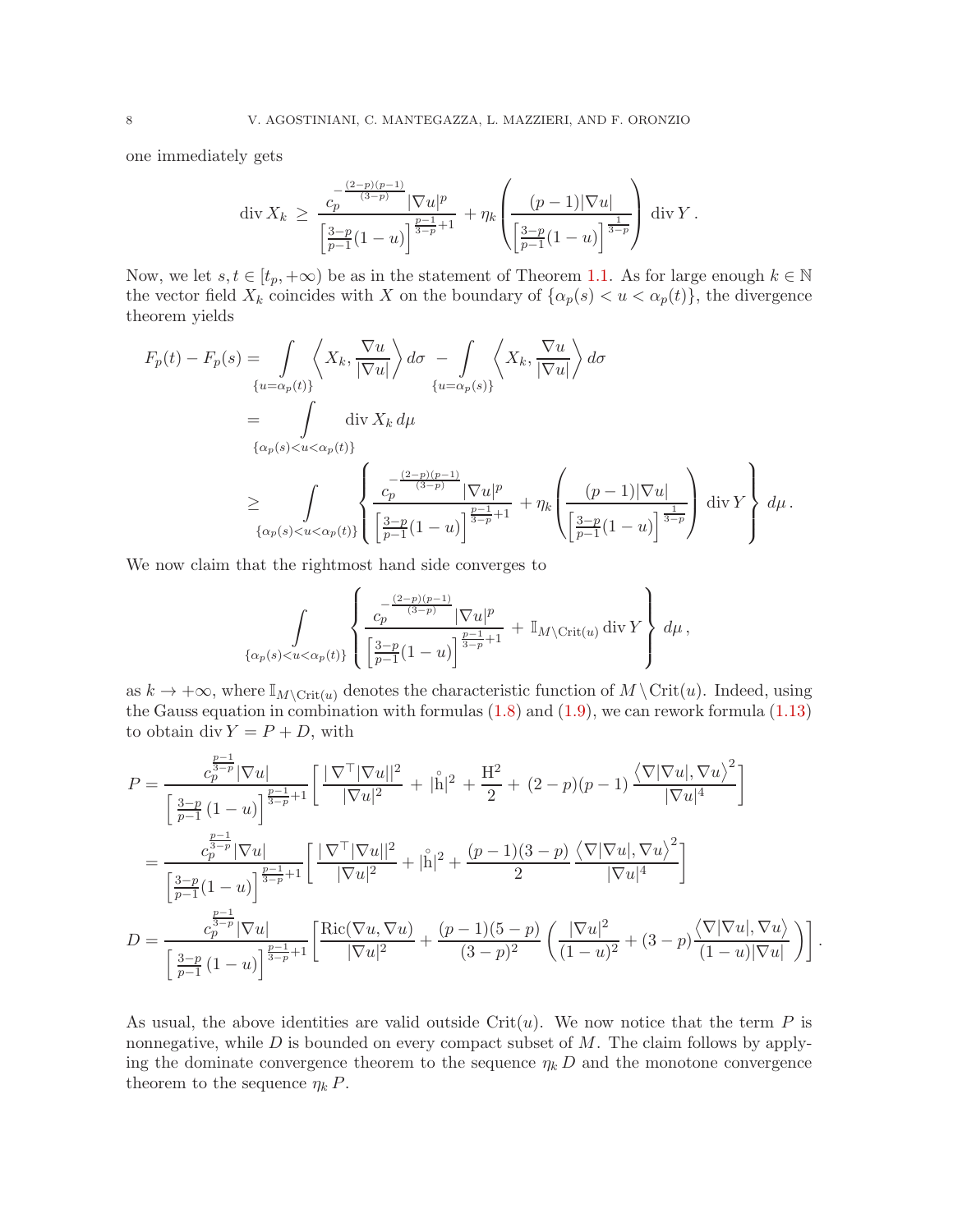To complete our argument, we are now going to use the assumption that  $\mathcal{N} = u(\text{Crit}(u))$ is negligible. Using the coarea formula, the identity [\(1.13\)](#page-6-0) and the Gauss–Bonnet theorem, we can further develop the above computation, getting

$$
F_p(t) - F_p(s) \ge \int_{(\alpha_p(s), \alpha_p(t))} d\tau \int_{\{u=\tau\}} \left\{ \frac{c_p^{\frac{(2-p)(p-1)}{(3-p)}} |\nabla u|^{p-1}}{\left[\frac{3-p}{p-1}(1-u)\right]^{\frac{n-1}{3-p}+1}} + \mathbb{I}_{M \setminus \text{Crit}(u)} \frac{\text{div } Y}{|\nabla u|} \right\} d\sigma
$$
  
\n
$$
= \int_{(\alpha_p(s), \alpha_p(t)) \setminus \mathcal{N}} d\tau \int_{\{u=\tau\}} \left\{ \frac{c_p^{\frac{(2-p)(p-1)}{(3-p)}} |\nabla u|^{p-1}}{\left[\frac{3-p}{p-1}(1-u)\right]^{\frac{p-1}{3-p}+1}} + \frac{\text{div } Y}{|\nabla u|} \right\} d\sigma
$$
  
\n
$$
= \int_{(\alpha_p(s), \alpha_p(t)) \setminus \mathcal{N}} d\tau \int_{\{u=\tau\}} \frac{\text{div } X}{|\nabla u|} d\sigma
$$
  
\n
$$
\ge \int_{(\alpha_p(s), \alpha_p(t)) \setminus \mathcal{N}} \frac{c_p^{\frac{p-1}{2-p}} d\tau}{\left[\frac{3-p}{p-1}(1-\tau)\right]^{\frac{p-1}{3-p}+1}} \int_{\{u=\tau\}} \left(\frac{|\nabla u|^{p-1}}{c_p^{p-1}} - \frac{R^{\Sigma}}{2}\right) d\sigma
$$
  
\n
$$
= \int_{(\alpha_p(s), \alpha_p(t)) \setminus \mathcal{N}} \frac{c_p^{\frac{p-1}{2-p}} [4\pi - 2\pi \chi(\{u=\tau\})]}{[\frac{3-p}{p-1}(1-\tau)]^{\frac{p-1}{3-p}+1}} d\tau \ge 0.
$$

The last inequality holds because all the regular level sets of u are closed and *connected* surfaces, so that  $4\pi - 2\pi \chi(\{u = \tau\}) \geq 0$ , for every  $\tau \in [0, 1) \setminus \mathcal{N}$ .

For the reader's convenience, we now include an argument, inspired by the one presented in [\[32,](#page-25-2) Lemma 4.2], showing that the assumption  $H_2(M, \partial M; \mathbb{Z}) = \{0\}$  is sufficient to infer the connectedness of the regular level sets of u.

We let  $\tau \in (0,1)$  be a regular value of u, and we consider the regular level set  $\{u = \tau\}$ . We first observe that the sub–level set  $\{u < \tau\}$  is necessarily connected. More precisely, we claim that each connected component of  $\{u < \tau\}$  has a nonempty intersection with  $\partial M = \{u = 0\}$ . Indeed, by the properness of u, every connected component of  $\{u < \tau\}$  must be bounded. Now, if some of these connected components would not intersect  $\partial M$ , then u would achieve an interior minimum on it, which is forbidden by the strong maximum principle (see [\[30,](#page-25-14) Theorem 6.5]). As  $\partial M$  is connected, it follows that  $\{u < \tau\}$  is also connected.

Let now  $S \subseteq \{u = \tau\}$  be a connected component of  $\{u = \tau\}$ . As  $H_2(M, \partial M; \mathbb{Z}) = \{0\}$ , we have that the surface S is homologous to (an integer multiple of)  $\partial M$ . We claim that S is disconnecting M into two connected components A and B, so that  $M = A \sqcup S \sqcup B$ . In fact, if  $M \setminus S$  would have a unique connected component, then there would exist a simple closed loop  $\gamma$  intersecting S at a single point, with  $\gamma \cap \partial M = \emptyset$ . This is forbidden by the *intersection theory* (see [\[13,](#page-24-10) Chapter 6, Section 11]), as the parity of the intersection with a given loop should be (generically) the same, within a given homology class. Hence, the claim is proven, and we have the decomposition  $M = A \sqcup S \sqcup B$ .

Without loss of generality, we may assume that  $\partial M \subseteq A$ . By the previous reasoning, this implies that the sub–level set  $\{u < \tau\}$  is also contained in A, since both A and  $\{u < \tau\}$  are open and connected and they both contain  $\partial M$ . In particular, we have that  $\{u = \tau\} = \partial \{u \leq \tau\}$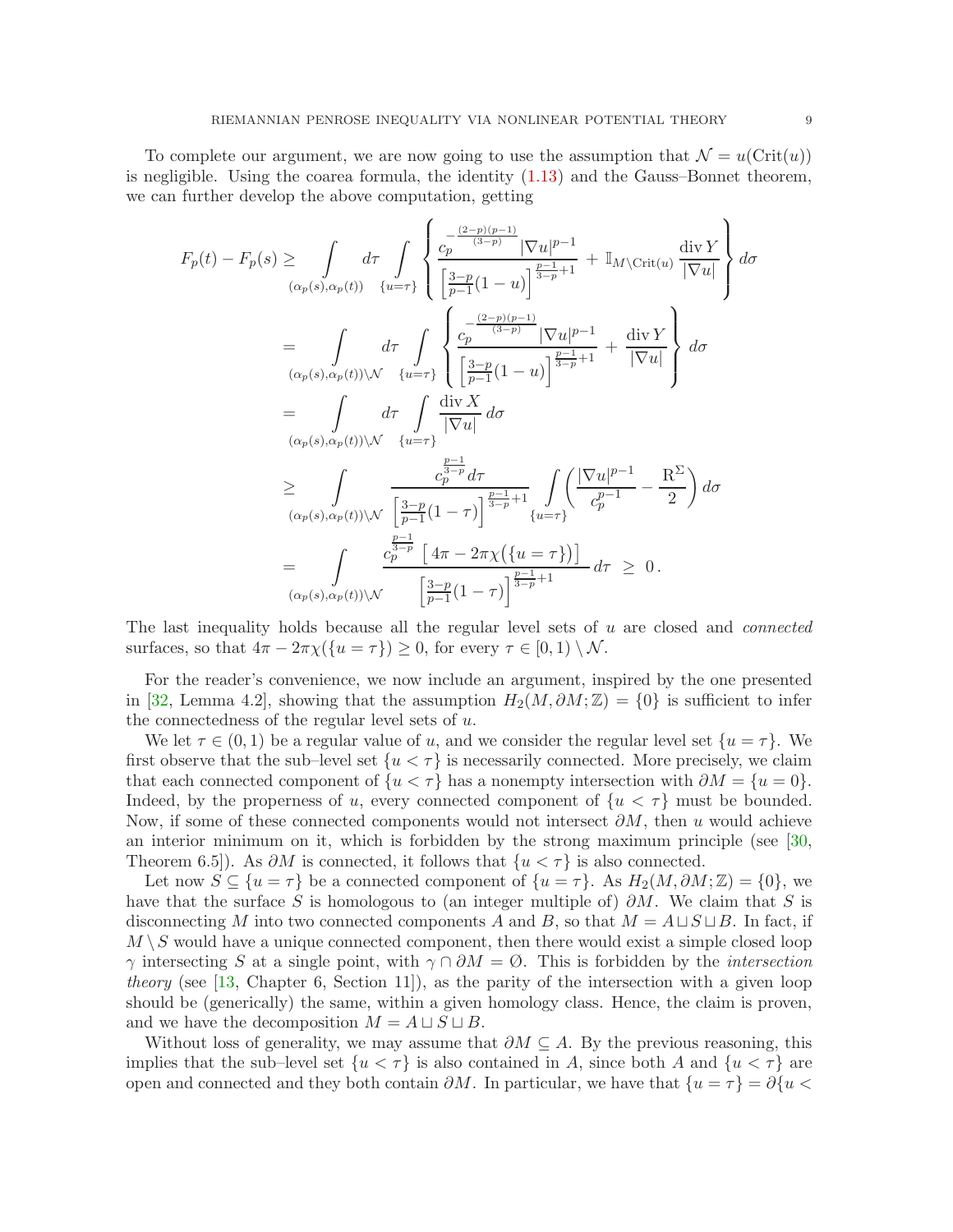$\tau$ }  $\subseteq$  A  $\sqcup$  S, where the first equality holds because  $\tau$  is a regular value of u. Now suppose by contradiction that  $\{u = \tau\}$  contains another connected component  $\Sigma$ , with  $\Sigma \cap S = \emptyset$ . By virtue of the latter condition,  $\Sigma$  lies necessarily in the interior of A. Hence, at any  $x \in \Sigma \subseteq A$ , we have that

<span id="page-9-1"></span>
$$
u(x) = \tau = \max_{\partial A} u.
$$

In other words, the point x is an interior maximum for  $u$  in  $A$ . Once again, this forbidden by the strong maximum principle (see [\[30,](#page-25-14) Theorem 6.5]). Then, the only possibility is that S is the unique connected component of  $\{u = \tau\}.$ 

<span id="page-9-0"></span>1.4. An approximate monotonicity formula. To achieve the general result, we are going to locally approximate the *p*–capacitary potential  $u_p$ , solving problem [\(1.1\)](#page-1-0), with a family of smooth functions, solving a perturbed version of such problem. More concretely, we fix  $T \in (0, 1)$  such that  $\{u_p = T\}$  is a regular level set of  $u_p$ , and for every  $\varepsilon > 0$ , we consider the (unique) solution  $u_p^{\varepsilon}$  to the following problem

$$
\begin{cases}\n\text{div}\left(|\nabla u|_{\varepsilon}^{p-2}\nabla u\right) = 0 & \text{in } M_T = \{0 \le u_p \le T\}, \\
u = 0 & \text{on } \partial M, \\
u = T & \text{on } \{u_p = T\},\n\end{cases}
$$
\n(1.14)

where  $|\nabla u|_{\varepsilon} = \sqrt{|\nabla u|^2 + \varepsilon^2}$ . The functions  $u_p^{\varepsilon}$  were first introduced in [\[22,](#page-25-15) [23\]](#page-25-16) to establish the nowadays classical  $\mathscr{C}^{1,\beta}$ -regularity result for p-harmonic functions, as they actually converge in the  $\mathscr{C}^{1,\beta}$ -topology on the compact subsets of  $M_T$  to the (a priori only)  $W^{1,p}$ -solution  $u_p$  of problem [\(1.1\)](#page-1-0), when  $\varepsilon \to 0$ . In the same papers it is also proven that they converge *smoothly* to  $u_p$  on the compact subsets of  $M_T \setminus \text{Crit}(u_p)$ . To list some of the basic properties of the functions  $u_p^{\varepsilon}$ , we observe that they satisfy a nondegenerate quasilinear elliptic equation, with smooth coefficients, in divergence form. As such, the weak and the strong maximum principle as well as the Hopf lemma are in force, as it is proven in [\[41\]](#page-25-19). Using these fundamental tools, one can prove that the functions  $u_p^{\varepsilon}$  are smooth up to the boundary (see, e.g. [\[35\]](#page-25-20)), that they take values in  $[0, T]$  and that their gradient is never vanishing on the level sets  $\{u_p^{\varepsilon} = 0\} = \partial M$ and  $\{u_p^{\varepsilon} = T\} = \{u_p = T\}.$ 

From our perspective, the key advantage of working with the functions  $u_p^{\varepsilon}$  instead of  $u_p$ comes from the fact that they are smooth, hence, Sard theorem applies and the set of critical values is negligible. Adapting the procedure described in the previous subsection, we eventually establish the validity of an approximate monotonicity formula in Lemma [1.2.](#page-10-0) The-orem [1.1,](#page-3-1) will then be achieved in Subsection [1.5,](#page-14-0) letting  $\varepsilon \to 0$ .

To keep the notations simpler, we drop the subscripts p and  $\varepsilon$ , whenever there is no possibility of confusion and we simply write u for  $u_p^{\varepsilon}$ . In analogy with formula [\(1.5\)](#page-2-5), we define the following vector fields

$$
X_{\varepsilon} = \frac{c_{p,\varepsilon}^{\frac{p-1}{3-p}}}{\left[\frac{3-p}{p-1}(1-u)\right]^{\frac{p-1}{3-p}}} \left\{ \frac{|\nabla u|_{\varepsilon}^{p-2} \nabla u}{c_{p,\varepsilon}^{p-1}} + \frac{\nabla |\nabla u| - \frac{\Delta u}{|\nabla u|} \nabla u}{\frac{3-p}{p-1}(1-u)} + \frac{|\nabla u| \nabla u}{\left[\frac{3-p}{p-1}(1-u)\right]^2} \right\},
$$
(1.15)

where the constant  $c_{p,\varepsilon}$  is given by

<span id="page-9-2"></span>
$$
c_{p,\varepsilon}^{p-1} \,=\, \frac{1}{4\pi} \int\limits_{\partial M} |\nabla u|_{\varepsilon}^{p-2} |\nabla u| \,\, d\sigma \,=\, \frac{1}{4\pi} \int\limits_{\{u=\alpha_p^\varepsilon(t)\}} |\nabla u|_{\varepsilon}^{p-2} |\nabla u| \,\, d\sigma \,.
$$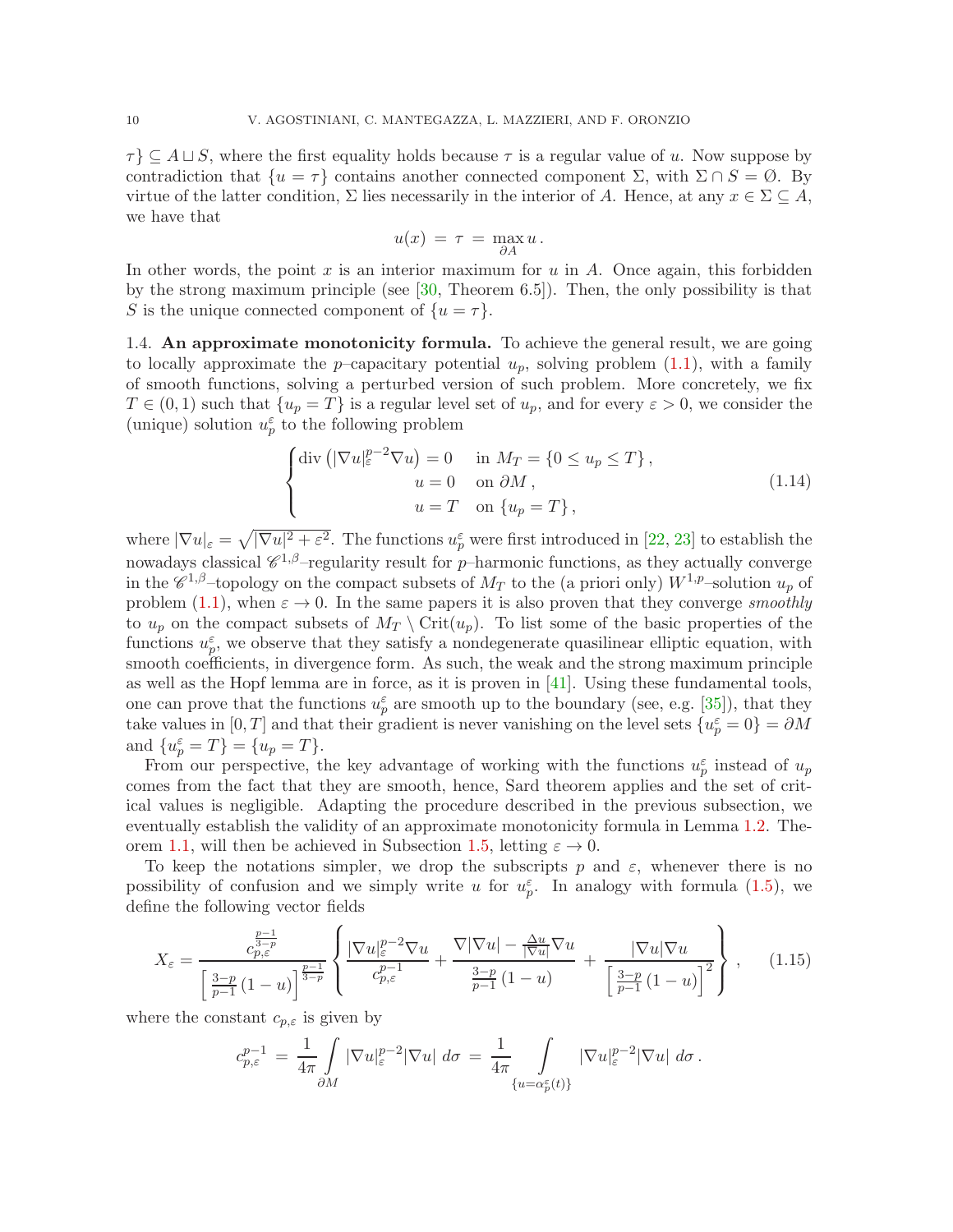Notice that the second equality holds for every t such that  $\alpha_p^{\varepsilon}(t)$  is a regular value of u, by divergence theorem. In analogy with formula [\(1.6\)](#page-2-2), we introduce the functions

<span id="page-10-1"></span>
$$
F_p^{\varepsilon}(t) = \int_{\{u = \alpha_p^{\varepsilon}(t)\}} \left\langle X_{\varepsilon}, \frac{\nabla u}{|\nabla u|} \right\rangle d\sigma, \qquad (1.16)
$$

where

$$
\alpha_p^\varepsilon(t)\,=\,1-\left(\frac{t_p^\varepsilon}{t}\right)^{\!\!\frac{3-p}{p-1}},\qquad\text{with}\qquad t_p^\varepsilon=\Big(c_{p,\varepsilon}\,\frac{p-1}{3-p}\Big)^{\!\!\frac{p-1}{3-p}},
$$

and the variable t ranges in  $\left[t_p^{\varepsilon}, t_p^{\varepsilon}(1-T)^{\frac{1-p}{3-p}}\right]$ . The assignment  $F_p^{\varepsilon}(t)$  is clearly well defined, whenever  $\alpha_p^{\varepsilon}(t)$  is a regular value of u. In order to make the expression of  $F_p^{\varepsilon}$  more explicit, we observe that, away from the critical set, the equation div  $\left( \nabla u \right)_{\varepsilon}^{p-2} \nabla u = 0$  is equivalent to

<span id="page-10-3"></span><span id="page-10-2"></span>
$$
\Delta u = (2 - p) \frac{|\nabla u|^2}{|\nabla u|_{\varepsilon}^2} \frac{\langle \nabla |\nabla u|, \nabla u \rangle}{|\nabla u|}.
$$
\n(1.17)

As a consequence, the mean curvature  $H$  of a regular level set of  $u$ , computed with respect to the unit normal  $\nabla u / |\nabla u|$ , is given by

$$
H = \frac{\Delta u}{|\nabla u|} - \frac{\langle \nabla |\nabla u|, \nabla u \rangle}{|\nabla u|^2} = -\frac{(p-1)|\nabla u|^2 + \varepsilon^2}{|\nabla u|^2 + \varepsilon^2} \frac{\langle \nabla |\nabla u|, \nabla u \rangle}{|\nabla u|^2}.
$$
 (1.18)

Using these identities,  $F_p^{\varepsilon}(t)$  can be written as

$$
F_p^{\varepsilon}(t) = 4\pi t - \frac{t^{\frac{2}{p-1}}}{c_{p,\varepsilon}} \int_{\{u=\alpha_p^{\varepsilon}(t)\}} |\nabla u| \operatorname{H} d\sigma + \frac{t^{\frac{5-p}{p-1}}}{c_{p,\varepsilon}^2} \int_{\{u=\alpha_p^{\varepsilon}(t)\}} |\nabla u|^2 d\sigma.
$$

The above expression should be compared with formula [\(1.10\)](#page-3-0).

We can now state our approximate monotonicity Lemma.

<span id="page-10-0"></span>Lemma 1.2. *Let* (M, g) *be a* 3*–dimensional Riemannian manifold satisfying the assumptions of Theorem [1.1](#page-3-1) and let* u *be the solution to problem* [\(1.14\)](#page-9-1)*. Let* s *and* t *be real values such that*

$$
t_p^{\varepsilon} \, < \, s \, \leq \, t \, < \, t_p^{\varepsilon} (1-T)^{\frac{1-p}{3-p}} \, ,
$$

and such that  $\alpha_p^{\varepsilon}(s)$  and  $\alpha_p^{\varepsilon}(t)$  are regular values for u. Then, the following inequality holds

$$
F_p^\varepsilon(t)-F_p^\varepsilon(s)\,\geq\,-\,\varepsilon\,\,\Big(\frac{p+1}{p-1}\Big)^{\!2}\int\limits_{\{\alpha_p^\varepsilon(s)< u<\alpha_p^\varepsilon(t)\}}\frac{\varepsilon|\nabla u|}{2(p+1)|\nabla u|^2+3\varepsilon^2}\,\frac{c_{p,\varepsilon}^{\frac{p-1}{2-p}}\,|\nabla u|^2}{\Big[\,\frac{3-p}{p-1}\,(1-u)\Big]^{\frac{p-1}{3-p}+3}}\,d\mu\,,
$$

*where*  $F_p^{\varepsilon}$  *is the function defined in formula* [\(1.16\)](#page-10-1)*.* 

*Proof.* A long but straightforward computation, performed in the same spirit as the one leading to formula [\(1.12\)](#page-4-1), provide us with the expression for the divergence of  $X_{\varepsilon}$  away from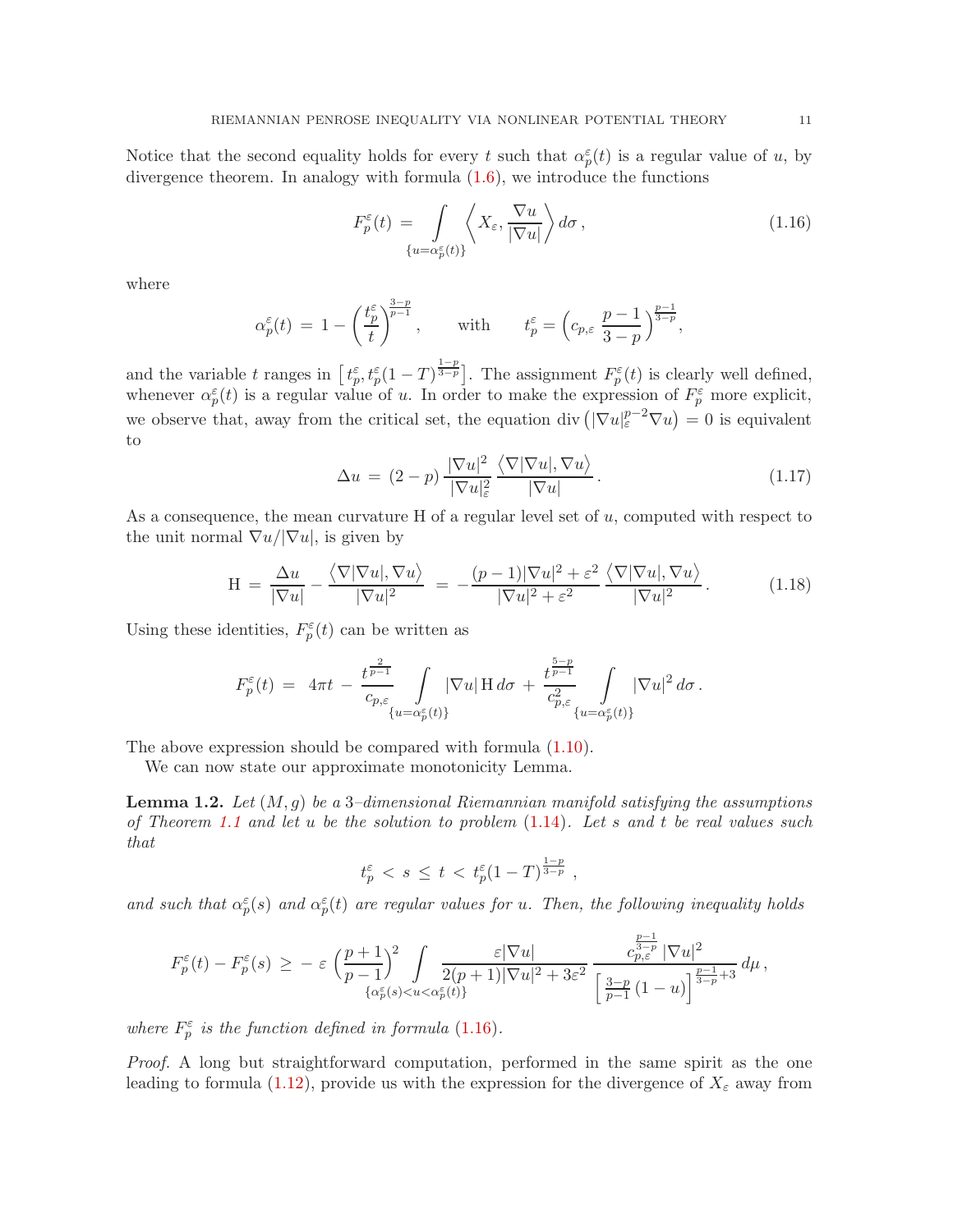the critical set,

$$
\operatorname{div} X_{\varepsilon} = \frac{c_{p,\varepsilon}^{\frac{p-1}{2-p}} |\nabla u|}{\left[\frac{3-p}{p-1} (1-u)\right]^{\frac{p-1}{3-p}+1}} \left\{ \frac{|\nabla u|_{\varepsilon}^{p-2} |\nabla u|}{c_{p,\varepsilon}^{p-1}} - \frac{R^{\Sigma}}{2} + \frac{|\nabla^{\Sigma} |\nabla u| |^2}{|\nabla u|^2} + \frac{R}{2} + \frac{|\mathring{\mathsf{h}}|^2}{2} + \frac{1}{2} + \frac{1}{2} + \frac{1}{2} + \frac{1}{2} + \frac{1}{2} + \frac{1}{2} + \frac{1}{2} + \frac{1}{2} + \frac{1}{2} + \frac{1}{2} + \frac{1}{2} + \frac{1}{2} + \frac{1}{2} + \frac{1}{2} + \frac{1}{2} + \frac{1}{2} + \frac{1}{2} + \frac{1}{2} + \frac{1}{2} + \frac{1}{2} + \frac{1}{2} + \frac{1}{2} + \frac{1}{2} + \frac{1}{2} + \frac{1}{2} + \frac{1}{2} + \frac{1}{2} + \frac{1}{2} + \frac{1}{2} + \frac{1}{2} + \frac{1}{2} + \frac{1}{2} + \frac{1}{2} + \frac{1}{2} + \frac{1}{2} + \frac{1}{2} + \frac{1}{2} + \frac{1}{2} + \frac{1}{2} + \frac{1}{2} + \frac{1}{2} + \frac{1}{2} + \frac{1}{2} + \frac{1}{2} + \frac{1}{2} + \frac{1}{2} + \frac{1}{2} + \frac{1}{2} + \frac{1}{2} + \frac{1}{2} + \frac{1}{2} + \frac{1}{2} + \frac{1}{2} + \frac{1}{2} + \frac{1}{2} + \frac{1}{2} + \frac{1}{2} + \frac{1}{2} + \frac{1}{2} + \frac{1}{2} + \frac{1}{2} + \frac{1}{2} + \frac{1}{2} + \frac{1}{2} + \frac{1}{2} + \frac{1}{2} + \frac{1}{2} + \frac{1}{2} + \frac{1}{2} + \frac{1}{2} + \frac{1}{2} + \frac{1}{
$$

where the coefficients  $a_\varepsilon$  and  $b_\varepsilon$  are defined as

$$
a_{\varepsilon} = \sqrt{\frac{1}{2(p+1)|\nabla u|^2 + 3\varepsilon^2}} \quad \text{and} \quad b_{\varepsilon} = \frac{\sqrt{2(p+1)|\nabla u|^2 + 3\varepsilon^2}}{(p+1)|\nabla u|^2}.
$$

It is easy to realize that, if  $|\nabla u| \neq 0$  everywhere, then the thesis follows from a simple integration by parts, as in Subsection [1.2.](#page-4-0) To treat the general case, it is convenient to proceed as in Subsection [1.3,](#page-5-0) defining the vector field  $Y_\varepsilon$  as

$$
Y_{\varepsilon} = \frac{c_{p,\varepsilon}^{\frac{p-1}{3-p}}}{\left[\frac{3-p}{p-1}(1-u)\right]^{\frac{p-1}{3-p}}} \left\{ \frac{\nabla |\nabla u| - \frac{\Delta u}{|\nabla u|} \nabla u}{\frac{3-p}{p-1}(1-u)} + \frac{|\nabla u| \nabla u}{\left[\frac{3-p}{p-1}(1-u)\right]^2} \right\}
$$
  
\n
$$
= \frac{c_{p,\varepsilon}^{\frac{p-1}{3-p}}}{\left[\frac{3-p}{p-1}(1-u)\right]^{\frac{p-1}{3-p}}} \left\{ \frac{\nabla^{\top} |\nabla u| + (p-1)\nabla^{\perp} |\nabla u|}{\frac{3-p}{p-1}(1-u)} + \frac{|\nabla u|^2}{\left[\frac{3-p}{p-1}(1-u)\right]^2} \frac{\nabla u}{|\nabla u|} + \frac{(2-p)\varepsilon^2}{|\nabla u|^2 + \varepsilon^2} \frac{\nabla^{\perp} |\nabla u|}{\frac{3-p}{p-1}(1-u)} \right\}.
$$

Then, the fields  $Y_{\varepsilon}$  and  $X_{\varepsilon}$  are related through the formula

$$
X_{\varepsilon} = c_{p,\varepsilon}^{-\frac{(2-p)(p-1)}{(3-p)}} \frac{|\nabla u|_{\varepsilon}^{p-2} \nabla u}{\left[\frac{3-p}{p-1}(1-u)\right]^{\frac{p-1}{3-p}}} + Y_{\varepsilon}.
$$

Of course, the above definition makes sense only outside the critical set of  $u$ , however, using the cut–off functions  $\eta_k$  introduced in Subsection [1.3,](#page-5-0) we may consider, for every  $k \in \mathbb{N}$ , the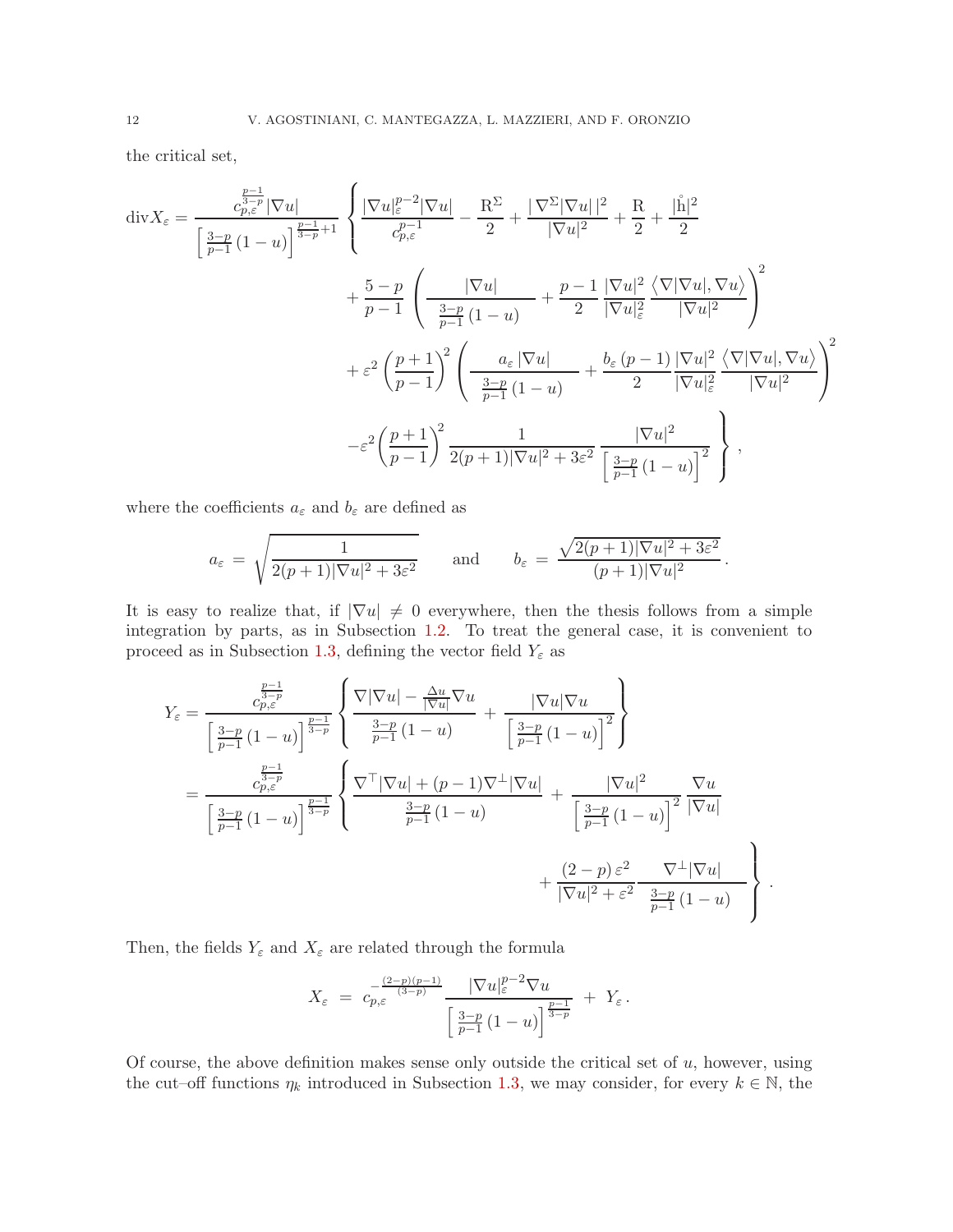vector fields

$$
Y_{\varepsilon,k} = \eta_k \left( \frac{(p-1)|\nabla u|}{\left[\frac{3-p}{p-1}(1-u)\right]^{\frac{1}{3-p}}}\right) Y_{\varepsilon} \quad \text{and} \quad X_{\varepsilon,k} = c_{p,\varepsilon}^{-\frac{(2-p)(p-1)}{(3-p)}} \frac{|\nabla u|_{\varepsilon}^{p-2} \nabla u}{\left[\frac{3-p}{p-1}(1-u)\right]^{\frac{p-1}{3-p}}} + Y_{\varepsilon,k}.
$$

Notice that  $X_{\varepsilon,k}$  and  $Y_{\varepsilon,k}$  are well defined and smooth on the whole  $M_T$ , as they are vanishing in a neighborhood of Crit(u). Computing as in Subsection [1.3,](#page-5-0) we get

$$
\begin{split} &\text{div}\,Y_{\varepsilon,k}\,=\,\eta_k\Bigg(\frac{(p-1)|\nabla u|}{\left[\frac{3-p}{p-1}(1-u)\right]^{\frac{1}{3-p}}}\Bigg)\,\text{div}\,Y_{\varepsilon} \\ &+\,\eta_k'\Bigg(\frac{(p-1)|\nabla u|}{\left[\frac{3-p}{p-1}(1-u)\right]^{\frac{1}{3-p}}}\Bigg)^{\frac{p-1}{p_0\overline{\varepsilon}^p}}\frac{(p-1)|\nabla^\top|\nabla u||^2+\Big| (p-1)\nabla^\perp|\nabla u|+\frac{|\nabla u|\nabla u|}{\frac{3-p}{p-1}(1-u)}\Bigg|^2}{\left[\frac{3-p}{p-1}(1-u)\right]^{\frac{3-p}{3-p}}}\Bigg(\frac{(2-p)\varepsilon^2}{p_0\overline{\varepsilon}^p}\frac{\Big((p-1)|\nabla^\perp|\nabla u||^2+\frac{|\nabla u|\nabla|\nabla u|,\nabla u\rangle}{\frac{3-p}{p-1}(1-u)}\Bigg)}{\left[\frac{3-p}{p-1}(1-u)\right]^{\frac{3-p}{3-p}}}\Bigg(\frac{(p-1)|\nabla u|}{\frac{3-p}{p-1}(1-u)}\Bigg)^{\frac{3-p}{3-p}}}\Bigg(\frac{(p-1)|\nabla u|}{\frac{3-p}{p-1}(1-u)}\Bigg)^{\frac{3-p}{3-p}}\Bigg(\frac{(p-1)|\nabla u|}{\frac{3-p}{p-1}(1-u)}\Bigg)^{\frac{3-p}{3-p}}}\Bigg(\frac{(p-1)|\nabla u|}{\frac{3-p}{p-1}(1-u)}\Bigg)^{\frac{3-p}{3-p}}\Bigg(\frac{(p-1)|\nabla u|}{\frac{3-p}{p-1}(1-u)}\Bigg)^{\frac{3-p}{3-p}}\Bigg(\frac{(p-1)|\nabla u|}{\frac{3-p}{p-1}(1-u)}\Bigg)^{\frac{3-p}{3-p}}\Bigg(\frac{(p-1)|\nabla u|}{\frac{3-p}{p-1}(1-u)}\Bigg)^{\frac{3-p}{3-p}}\Bigg(\frac{(p-1)|\nabla u|}{\frac{3-p}{p-1}(1-u)}\Bigg)^{\frac{3-p}{3-p}}\Bigg(\frac{(p-1)|\nabla u|}{\frac{3-p}{p-1}(1-u)}\Bigg)^{\frac{
$$

Noticing that

$$
\frac{2(p-1)|\nabla u|^2 + p\varepsilon^2}{|\nabla u|^2 + \varepsilon^2} \le 3p - 2
$$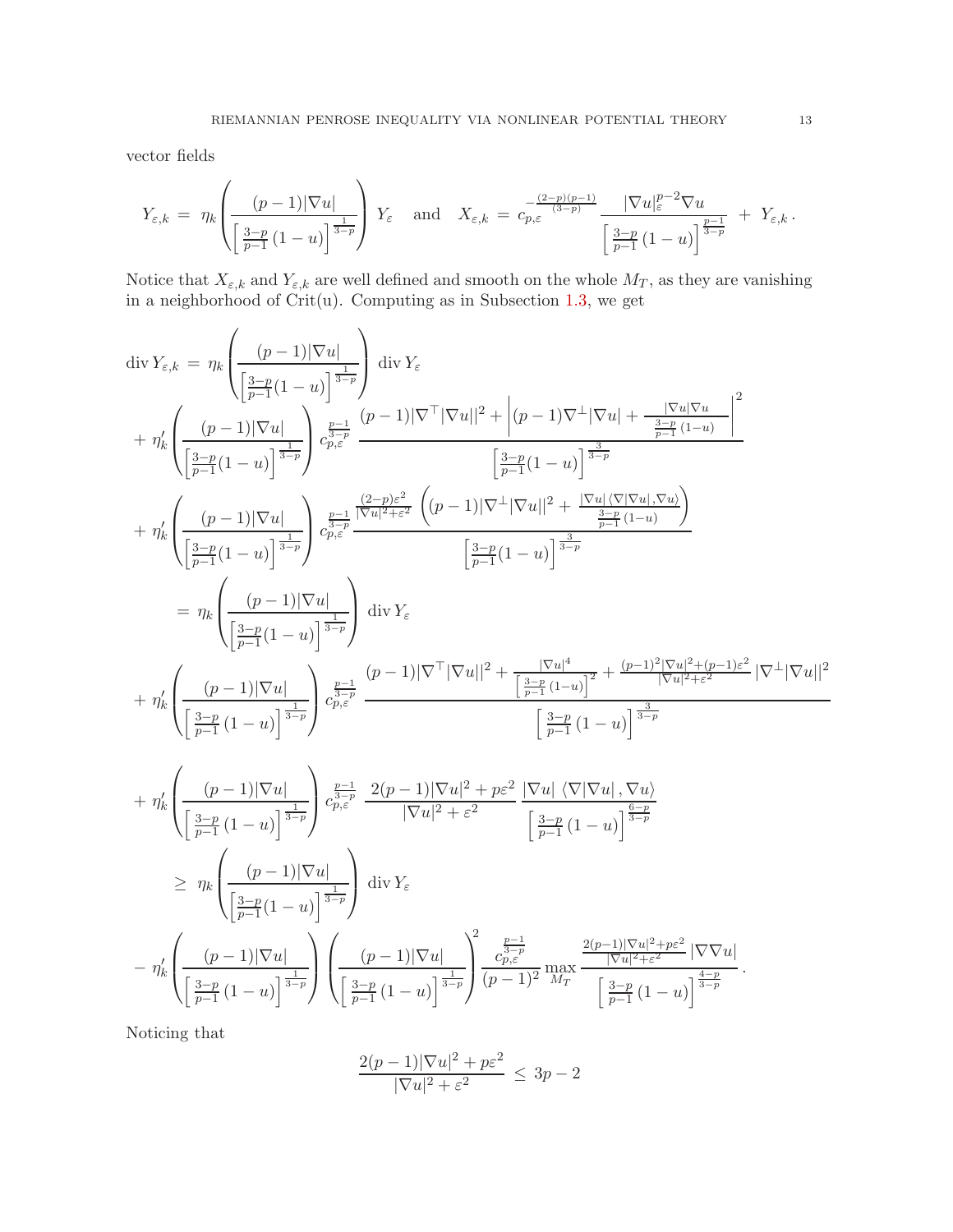in  $M_T$  and  $\eta'(\tau)\tau^2 \leq 9/2k \leq 5/k$  for every  $\tau \in [0, +\infty)$ , we finally arrive at

$$
\operatorname{div} Y_{\varepsilon,k} \ \geq \ \eta_k \left( \frac{(p-1)|\nabla u|}{\left[\frac{3-p}{p-1}(1-u)\right]^{\frac{1}{3-p}}}\right) \operatorname{div} Y_{\varepsilon} \ - \ \frac{5}{k} \ c_{p,\varepsilon}^{\frac{p-1}{3-p}} \frac{3p-2}{(p-1)^2} \ \max_{M_T} \frac{|\nabla \nabla u|}{\left[\frac{3-p}{p-1}(1-u)\right]^{\frac{4-p}{3-p}}}.
$$

In particular, the last summand in the right hand side converges to zero uniformly on  $M_T$ , as  $k \to +\infty$ . Now, for every s, t as in the statement and every  $k \in \mathbb{N}$ , we have that the vector fields  $X_{\varepsilon,k}$  coincide with the vector field  $X_{\varepsilon}$  on the boundary of  $\{\alpha_p^{\varepsilon}(s) \, \langle u \, \langle \, \alpha_p^{\varepsilon}(t) \rangle\}$ , for every  $k$  large enough. Hence, the divergence theorem yields

$$
F_p^{\varepsilon}(t) - F_p^{\varepsilon}(s) = \int_{\{u = \alpha_p(t)\}} \left\langle X_{\varepsilon,k}, \frac{\nabla u}{|\nabla u|} \right\rangle d\sigma - \int_{\{u = \alpha_p(s)\}} \left\langle X_{\varepsilon,k}, \frac{\nabla u}{|\nabla u|} \right\rangle d\sigma
$$
  
\n
$$
= \int_{\{\alpha_p(s) < u < \alpha_p(t)\}} \operatorname{div} X_{\varepsilon,k} d\mu
$$
  
\n
$$
= \int_{\{\alpha_p(s) < u < \alpha_p(t)\}} \left\{ \frac{c_{p,\varepsilon} \xrightarrow{(3-p)} |\nabla u|_{\varepsilon}^{p-2} |\nabla u|^{2}}{\left[\frac{3-p}{p-1} (1-u)\right]^{\frac{p-1}{3-p}+1}} + \operatorname{div} Y_{\varepsilon,k} \right\} d\mu
$$
  
\n
$$
\geq \int_{\{\alpha_p(s) < u < \alpha_p(t)\}} \left\{ \frac{c_{p,\varepsilon} \xrightarrow{(3-p)} |\nabla u|_{\varepsilon}^{p-2} |\nabla u|^{2}}{\left[\frac{3-p}{p-1} (1-u)\right]^{\frac{p-1}{3-p}+1}} + \eta_k \left(\frac{(p-1)|\nabla u|}{\left[\frac{3-p}{p-1} (1-u)\right]^{\frac{1}{3-p}}}\right) \operatorname{div} Y_{\varepsilon} \right\} d\mu
$$
  
\n
$$
- \frac{5}{k} |M_T| c_{p,\varepsilon}^{\frac{p-1}{3-p}} \frac{3p-2}{(p-1)^2} \max_{M_T} \frac{|\nabla \nabla u|}{\left[\frac{3-p}{p-1} (1-u)\right]^{\frac{4-p}{3-p}}}. \tag{1.19}
$$

To proceed, we need to let  $k \to +\infty$  in the above inequality. Reasoning as in Subsection [1.3](#page-5-0) and using formulas [\(1.17\)](#page-10-2) and [\(1.18\)](#page-10-3), we write div  $Y_{\varepsilon} = P_{\varepsilon} + D_{\varepsilon}$ , with

<span id="page-13-0"></span>
$$
P_{\varepsilon} = \frac{c_{p,\varepsilon}^{\frac{p-1}{3-p}} |\nabla u|}{\left[\frac{3-p}{p-1} (1-u)\right]^{\frac{p-1}{3-p}+1}} \left[\frac{|\nabla^{\top} |\nabla u|^{2}}{|\nabla u|^{2}} + |\overset{\circ}{\mathbf{h}}|^{2} + \frac{(p-1)(3-p)}{2} \frac{\langle \nabla |\nabla u|, \nabla u \rangle^{2}}{|\nabla u|_{\varepsilon}^{4}} + \varepsilon^{2} \frac{2|\nabla u|^{2} + \varepsilon^{2}}{2|\nabla u|^{4}} \frac{\langle \nabla |\nabla u|, \nabla u \rangle^{2}}{|\nabla u|_{\varepsilon}^{4}}\right]
$$
  

$$
D_{\varepsilon} = \frac{c_{p,\varepsilon}^{\frac{p-1}{3-p}} |\nabla u|}{\left[\frac{3-p}{p-1} (1-u)\right]^{\frac{p-1}{3-p}+1}} \left[\frac{\text{Ric}(\nabla u, \nabla u)}{|\nabla u|^{2}} + \frac{(p-1)(5-p)}{(3-p)^{2}} \frac{|\nabla u|^{2}}{(1-u)^{2}} + \frac{(5-p)(p-1)|\nabla u|^{2} + (p+1)\varepsilon^{2}}{(3-p)|\nabla u|_{\varepsilon}^{2}} \frac{\langle \nabla |\nabla u|, \nabla u \rangle}{(1-u)|\nabla u|} \right].
$$

Noticing that  $P_{\varepsilon}$  is nonnegative and  $D_{\varepsilon}$  is bounded and applying the monotone convergence theorem and the dominated convergence theorem respectively to the sequences  $\eta_k P_\varepsilon$  and  $\eta_k D_\varepsilon$ , one has that the integral of  $\eta_k$  div  $Y_\varepsilon$  in formula [\(1.19\)](#page-13-0) converges to the integral of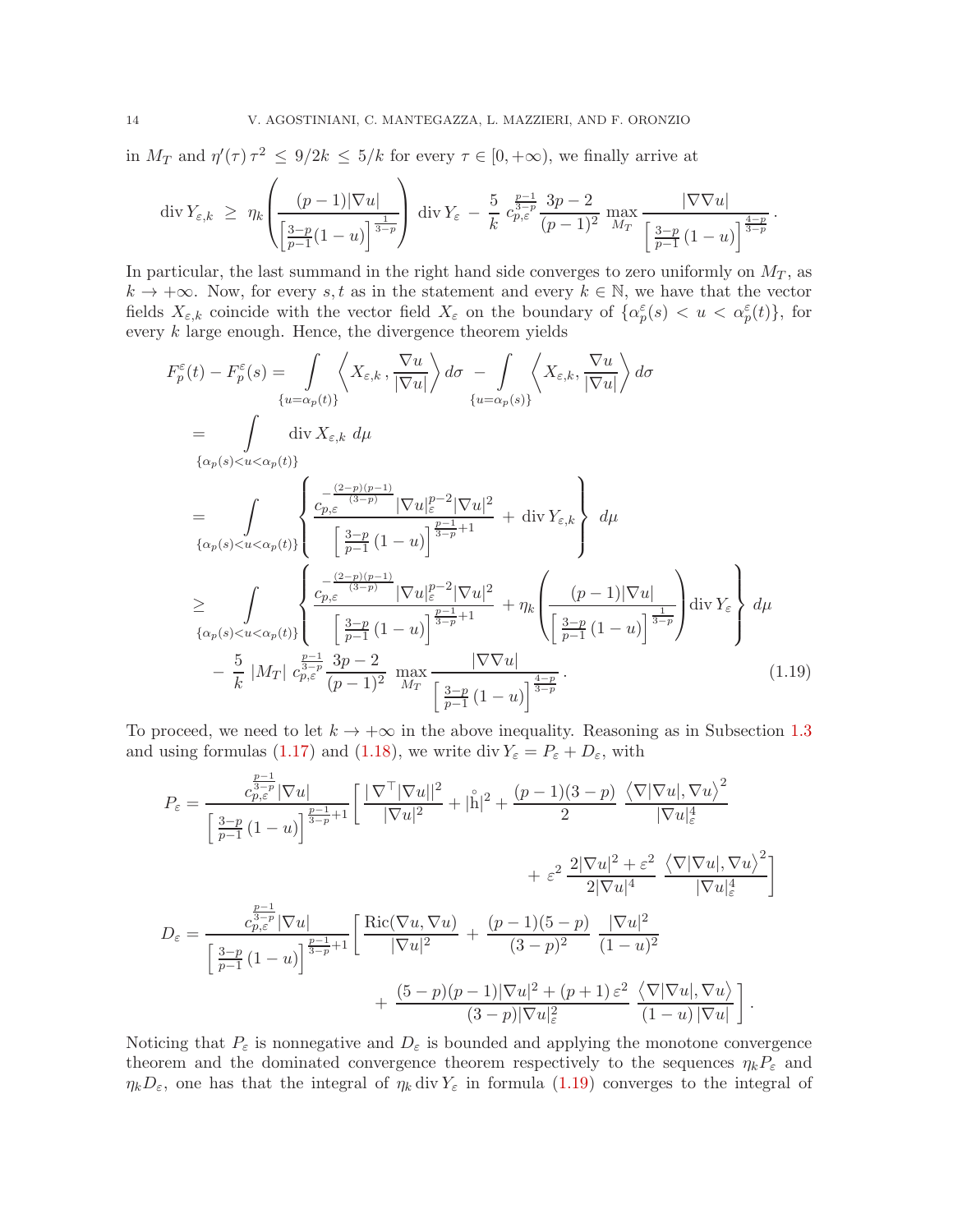$\mathbb{I}_{M_T \setminus \text{Crit}(u)}$  div  $Y_\varepsilon$ , as  $k \to +\infty$ , where  $\mathbb{I}_{M_T \setminus \text{Crit}(u)}$  denotes the characteristic function of  $M_T \setminus$  $Crit(u)$ . Hence, passing to the limit and using the coarea formula, one gets

$$
F_p^{\varepsilon}(t) - F_p^{\varepsilon}(s) \ge \int_{\{\alpha_p^{\varepsilon}(s) < u < \alpha_p^{\varepsilon}(t)\}} \left\{ \frac{c_{p,\varepsilon}^{\frac{(2-p)(p-1)}{(3-p)}} |\nabla u|_{\varepsilon}^{p-2} |\nabla u|^2}{\left[\frac{3-p}{p-1} (1-u)\right]^{\frac{p-1}{3-p}+1}} + \mathbb{I}_{M_{\text{T}} \setminus \text{Crit}(u)} \operatorname{div} Y_{\varepsilon} \right\} d\mu
$$
\n
$$
= \int_{(\alpha_p^{\varepsilon}(s), \alpha_p^{\varepsilon}(t)) \setminus \mathcal{N}_{\varepsilon}} d\tau \int_{\{\omega = \tau\}} \left\{ \frac{c_{p,\varepsilon}^{\frac{(2-p)(p-1)}{(3-p)}} |\nabla u|_{\varepsilon}^{p-2} |\nabla u|}{\left[\frac{3-p}{p-1} (1-u)\right]^{\frac{p-1}{3-p}+1}} + \frac{\operatorname{div} Y_{\varepsilon}}{|\nabla u|} \right\} d\sigma
$$
\n
$$
= \int_{(\alpha_p^{\varepsilon}(s), \alpha_p^{\varepsilon}(t)) \setminus \mathcal{N}_{\varepsilon}} d\tau \int_{\{\omega = \tau\}} \frac{d\mathrm{iv} \, X_{\varepsilon}}{|\nabla u|} d\sigma,
$$

where  $\mathcal{N}_{\varepsilon} = u(\text{Crit}(u))$  is the set of the critical values of u. It is important to notice that in the second passage we benefit from the possibility of using the Sard theorem. Recalling the expression for div  $X_{\varepsilon}$  given at the beginning of the proof and using the Gauss–Bonnet theorem, we arrive at

$$
F_p^{\varepsilon}(t) - F_p^{\varepsilon}(s) \ge \int_{(\alpha_p^{\varepsilon}(s), \alpha_p^{\varepsilon}(t)) \setminus \mathcal{N}_{\varepsilon}} \frac{c_{p, \varepsilon}^{\frac{p-1}{2-p}} \Big(4\pi - 2\pi\chi(\{u = \tau\})\Big)}{(\alpha_p^{\varepsilon}(s), \alpha_p^{\varepsilon}(t)) \setminus \mathcal{N}_{\varepsilon}} \left[\frac{3-p}{p-1} (1-\tau)\right]^{\frac{p-1}{3-p}+1} d\tau - \varepsilon \left(\frac{p+1}{p-1}\right)^2_{(\alpha_p^{\varepsilon}(s), \alpha_p^{\varepsilon}(t)) \setminus \mathcal{N}_{\varepsilon}} \frac{1}{\left[\frac{3-p}{p-1} (1-\tau)\right]^{\frac{p-1}{3-p}+3}} \int_{\{u = \tau\}} \frac{\varepsilon |\nabla u|^2}{2(p+1) |\nabla u|^2 + 3\varepsilon^2} d\sigma.
$$

The conclusion then follows by observing that every regular level set of u is connected. The argument follows the very same lines presented at the end of the previous subsection, so we let the details to the reader.  $\Box$ 

<span id="page-14-0"></span>1.5. **Proof of Theorem [1.1.](#page-3-1)** We want to show that, under the assumptions of the statement, the following implication holds true

$$
s \le t \quad \Rightarrow \quad F_p(s) \le F_p(t) \,,
$$

for every  $s, t \in [t_p, +\infty)$  such that  $\alpha_p(s)$  and  $\alpha_p(t)$  are regular values of  $u_p$ . First we notice that if  $s = t_p$ , then  $\{u_p = \alpha_p(s)\} = \{u_p = 0\} = \partial M$ , which is a regular level set of  $u_p$ . As  $\partial M$  is compact, we have that the tubular neighborhood  $\{\alpha_p(s) \leq u_p \leq \alpha_p(t)\}\$ is foliated by regular level sets of  $u_p$ , provided  $t - t_p$  is small enough. In this case, the conclusion follows by the direct argument presented in Subsection [1.2.](#page-4-0)

To prove the remaining cases, we assume then by contradiction that there exist real numbers  $t_p < s < t < +\infty$ , such that  $\alpha_p(s)$  and  $\alpha_p(t)$  are regular values for the *p*-capacitary potential  $u_p$ , but  $F_p(t) < F_p(s)$ . In particular, we can choose a sufficiently small real number  $\delta > 0$ such that

<span id="page-14-1"></span>
$$
0 > -2\delta \ge F_p(t) - F_p(s). \tag{1.20}
$$

Choosing  $T > \alpha_p(t)$ , regular value of  $u_p$ , we have that both the level sets  $\{u = \alpha_p(s)\}\$  and  ${u = \alpha_p(t)}$  are contained in  $M_T = {0 < u_p < T}$ . Now, we recall that on any compact sets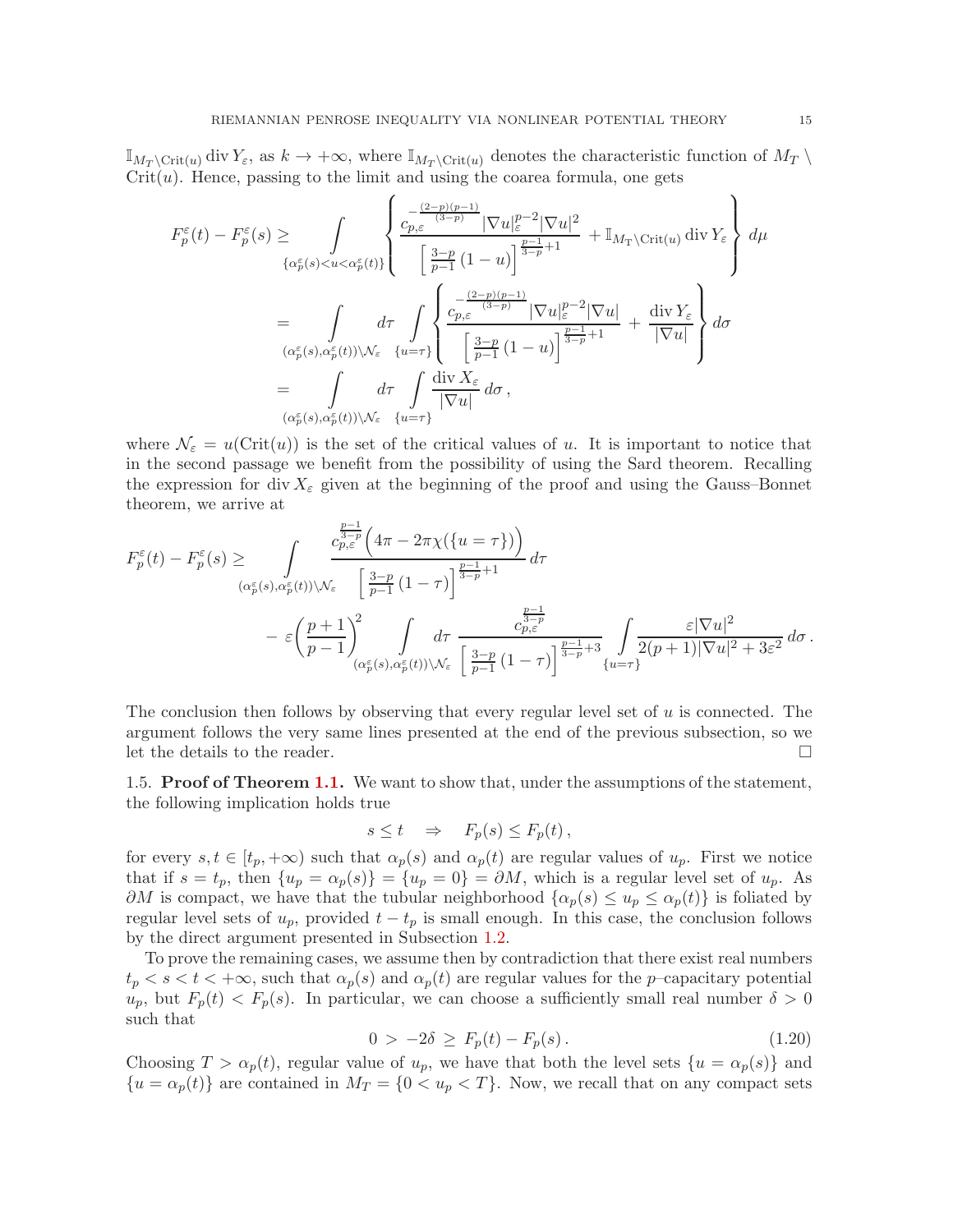sitting inside  $M_T \setminus \text{Crit}(u)$ , the solutions  $u_p^{\varepsilon}$  to the approximate problems [\(1.14\)](#page-9-1) converge to  $u_p$  in the  $\mathscr{C}^k$ -topology, for every  $k \in \mathbb{N}$ , as  $\varepsilon \to 0$ . By means of this property, we are going to prove the following approximation lemma for the function  $F_p$ , holding at regular values of the corresponding  $p$ –capacitary potential  $u_p$ .

<span id="page-15-0"></span>**Lemma 1.3.** Let  $t_p < t < T < +\infty$  be such that  $\alpha_p(t)$  is a regular value for the solution  $u_p$ *of the problem*  $(1.1)$  *and let*  $F_p$  *and*  $F_p^{\varepsilon}$  *be the functions defined in formulas*  $(1.6)$  *and*  $(1.16)$ *, respectively. Then, we have*

$$
\lim_{\varepsilon\to 0}F_p^\varepsilon(t)\ =\ F_p(t)\,.
$$

*Proof.* Let  $\eta > 0$  be such that the tubular neighborhood  $\mathscr{U}_{\eta} = {\alpha_p(t - \eta) < u_p < \alpha_p(t + \eta)}$ is entirely foliated by regular level sets of  $u_p$ . Choosing a small enough  $\eta > 0$ , we can assume that also the level sets  $\{u_p = \alpha_p(t - \eta)\}\$  and  $\{u_p = \alpha_p(t + \eta)\}\$  are regular. Since  $F_p$  is continuous at the regular values of  $u_p$ , one has that for every  $\delta > 0$  there exists  $\overline{\eta} = \overline{\eta}(\delta) > 0$ such that  $|F_p(t) - F_p(t - \eta)| < \delta/2$ , for every  $0 < \eta < \overline{\eta}$ . As the functions  $u_p^{\varepsilon}$  converge uniformly (actually, in the  $\mathscr{C}^k$ -topology) to the function  $u_p$  on  $\overline{\mathscr{U}_\eta}$ , it is easy to check that there exists  $\overline{\varepsilon} = \overline{\varepsilon}(\overline{\eta}) > 0$  such that  $\{u_p^{\varepsilon} = \alpha_p^{\varepsilon}(t)\} \subseteq \mathscr{U}_{\eta}$ , provided  $0 < \varepsilon < \overline{\varepsilon}$ . In particular, up to choosing  $\varepsilon$  small enough, we have that  $\{u_p^{\varepsilon} = \alpha_p^{\varepsilon}(t)\} \cap \{u_p = \alpha_p(t - \eta)\} = \emptyset$ . Moreover, possibly considering a smaller  $\overline{\varepsilon} > 0$ , it turns out that for every  $0 < \varepsilon < \overline{\varepsilon}$ , the set  $\{u_p^{\varepsilon} = \alpha_p^{\varepsilon}(t)\}$ is a regular level set of  $u_p^{\varepsilon}$ , as  $\nabla u_p \neq 0$  on  $\overline{\mathscr{U}_\eta}$  and  $|\nabla u_p^{\varepsilon}|$  converge uniformly to  $|\nabla u_p|$  on such a tubular neighborhood. We may then proceed with the following estimate,

$$
\begin{split}\n\left|F_p(t) - F_p^{\varepsilon}(t)\right| &\leq \left|F_p(t) - F_p(t-\eta)\right| + \left|F_p(t-\eta) + F_p^{\varepsilon}(t)\right| \\
&\leq \delta/2 + \left| \int_{\{u_p = \alpha_p(t-\eta)\}} \left\langle X, \frac{\nabla u_p}{|\nabla u_p|} \right\rangle d\sigma - \int_{\{u_p^{\varepsilon} = \alpha_p^{\varepsilon}(t)\}} \left\langle X_{\varepsilon}, \frac{\nabla u_p^{\varepsilon}}{|\nabla u_p^{\varepsilon}|} \right\rangle d\sigma \right| \\
&\leq \delta/2 + \left| \int_{\{u_p = \alpha_p(t-\eta)\}} \left\langle X - X_{\varepsilon}, \frac{\nabla u_p}{|\nabla u_p|} \right\rangle d\sigma \right| \\
&\quad + \left| \int_{\{u_p = \alpha_p(t-\eta)\}} \left\langle X_{\varepsilon}, \frac{\nabla u_p}{|\nabla u_p|} \right\rangle d\sigma - \int_{\{u_p^{\varepsilon} = \alpha_p^{\varepsilon}(t)\}} \left\langle X_{\varepsilon}, \frac{\nabla u_p^{\varepsilon}}{|\nabla u_p^{\varepsilon}|} \right\rangle d\sigma \right| \\
&\leq \delta/2 + \left( \max_{\overline{u}_n} |X - X_{\varepsilon}| \right) \left| \{u_p = \alpha_p(t-\eta)\} \right| + \left| \int_{\mathscr{U}_\eta \cap \{u_p^{\varepsilon} < \alpha_p^{\varepsilon}(t)\}} \operatorname{div} X_{\varepsilon} d\mu \right| \\
&\leq \delta/2 + \left( \max_{\overline{u}_n} |X - X_{\varepsilon}| \right) \left| \{u_p = \alpha_p(t-\eta)\} \right| + \left( \max_{\overline{u}_n} |\operatorname{div} X_{\varepsilon}| \right) |\mathscr{U}_\eta| \, ,\n\end{split}
$$

where the vector fields X and  $X_{\varepsilon}$  are defined by formulas [\(1.5\)](#page-2-5) and [\(1.15\)](#page-9-2), respectively referring to  $u_p$  and  $u_p^{\varepsilon}$ . Again, by the smooth convergence of the functions  $u_p^{\varepsilon}$  to  $u_p$  on  $\overline{\mathscr{U}_\eta}$ , we get that  $X_{\varepsilon}$  converge smoothly to X on the same set. In particular, up to choosing  $\overline{\eta} = \overline{\eta}(\delta)$ and  $\overline{\varepsilon} = \overline{\varepsilon}(\overline{\eta}(\delta))$  small enough, the last two summands can be made smaller than  $\delta/2$  and we are done.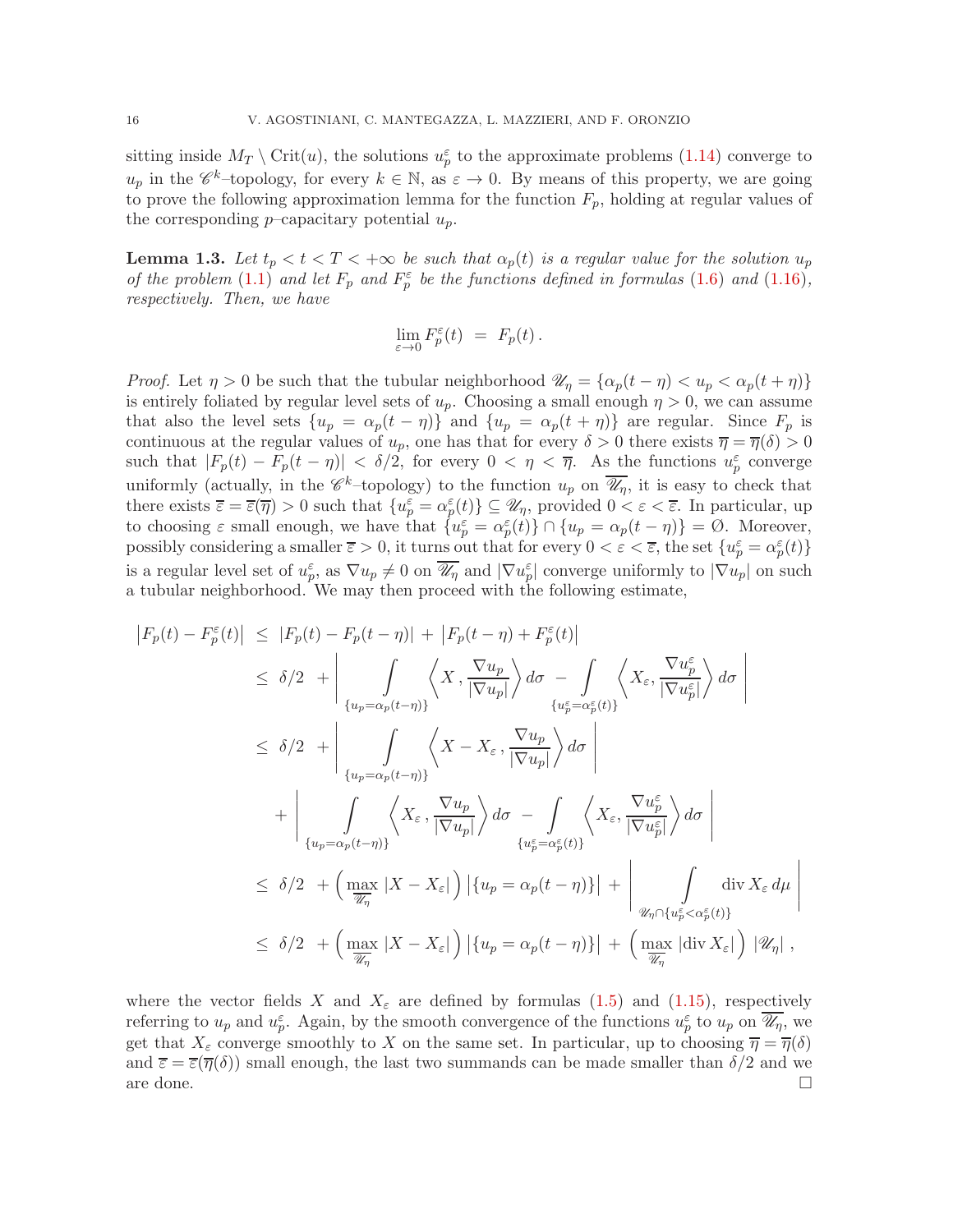We can now conclude the proof of Theorem [1.1.](#page-3-1) By the choice of  $T$  and Lemma [1.3,](#page-15-0) there exists  $\varepsilon_{\delta} > 0$  such that

$$
|F_p(s) - F_p^{\varepsilon}(s)| \le \delta/2
$$
 and  $|F_p(t) - F_p^{\varepsilon}(t)| \le \delta/2$ ,

for every  $0 < \varepsilon < \varepsilon_{\delta}$ . Combining this information together with the assumption [\(1.20\)](#page-14-1), it follows that

$$
-2\delta \ge F_p(t) - F_p(s) = F_p(t) - F_p^{\varepsilon}(t) + F_p^{\varepsilon}(t) - F_p^{\varepsilon}(s) + F_p^{\varepsilon}(s) - F_p(s)
$$
  
 
$$
\ge F_p^{\varepsilon}(t) - F_p^{\varepsilon}(s) - |F_p(t) - F_p^{\varepsilon}(t)| - |F_p(s) - F_p^{\varepsilon}(s)| = F_p^{\varepsilon}(t) - F_p^{\varepsilon}(s) - \delta.
$$

Using Lemma [1.2,](#page-10-0) one then has that for every  $0 < \varepsilon < \varepsilon_{\delta}$ , there holds

$$
\begin{array}{lcl} -\delta & \geq & -\varepsilon\,\,\Big(\frac{p+1}{p-1}\Big)^2\int\limits_{\{\alpha_p^\varepsilon(s)< u_p^\varepsilon< \alpha_p^\varepsilon(t)\}} \frac{\varepsilon|\nabla u_p^\varepsilon|}{2(p+1)|\nabla u_p^\varepsilon|^2+3\varepsilon^2}\,\frac{c_{p,\varepsilon}^\frac{p-1}{2}|\nabla u_p^\varepsilon|^2}{\Big[\frac{3-p}{p-1}\,(1-u_p^\varepsilon)\Big]^{\frac{p-1}{3-p}+3}}\,d\mu \\ \\ & \geq & -\frac{\varepsilon}{6}\,\,\Big(\frac{p+1}{p-1}\Big)^2\int\limits_{\{\alpha_p^\varepsilon(s)< u_p^\varepsilon< \alpha_p^\varepsilon(t)\}} \frac{c_{p,\varepsilon}^\frac{p-1}{3-p}|\nabla u_p^\varepsilon|^2}{\Big[\frac{3-p}{p-1}\,(1-u_p^\varepsilon)\Big]^{\frac{p-1}{3-p}+3}}\,d\mu \end{array}
$$

where we used the elementary inequality

$$
\frac{\varepsilon |\nabla u_p^\varepsilon|}{2(p+1)|\nabla u_p^\varepsilon|^2+3\varepsilon^2} ~\leq ~ \frac{1}{6}{\,}.
$$

Letting  $\varepsilon \to 0$ , we have that the integral in the rightmost hand side of the above inequality converges to

$$
\int\limits_{\{\alpha_p(s) < u_p < \alpha_p(t)\}} \frac{c_p^{\frac{p-1}{3-p}}\,|\nabla u_p|^2}{\left[\frac{3-p}{p-1}\,(1-u_p)\right]^{\frac{p-1}{3-p}+3}}\,d\mu\,,
$$

as  $u_p^{\varepsilon} \to u_p$  in the  $\mathscr{C}^{1,\beta}$ -topology on the compact subsets of  $M_T = \{0 < u_p < T\}$ . This implies that the right hand side is in turn converging to zero, when  $\varepsilon \to 0$ , leading to the desired contradiction.

## 2. Proof of the Riemannian Penrose Inequality

<span id="page-16-0"></span>In light of the monotonicity result obtained in Theorem [1.1,](#page-3-1) we present in this section a new proof of the Riemannian Penrose inequality, first proved by Huisken–Ilmanen [\[32\]](#page-25-2) and Bray [\[12\]](#page-24-11). In order to present the precise statement in Theorem [2.2](#page-17-0) below, let us first set up and recall some basic notations and definitions.

<span id="page-16-1"></span>**Definition 2.1.** A complete 3-dimensional Riemannian manifold  $(M, g)$ , with or without boundary, with one single end, is said to be  $\mathscr{C}^{1,\alpha}$ -asymptotically flat with decay rate  $\tau$ , or simply  $\mathscr{C}_{\tau}^{1,\alpha}$ -asymptotically flat, with  $\alpha \in (0,1)$  and  $\tau > 0$ , if the following conditions are satisfied:

(i) There exists a compact set  $K \subseteq M$  such that the end  $E = M \setminus K$  is diffeomorphic to the complement of a closed ball in  $\mathbb{R}^3$  centered at the origin, through a so-called asymptotically flat coordinate chart  $(E, (x^1, x^2, x^3))$ .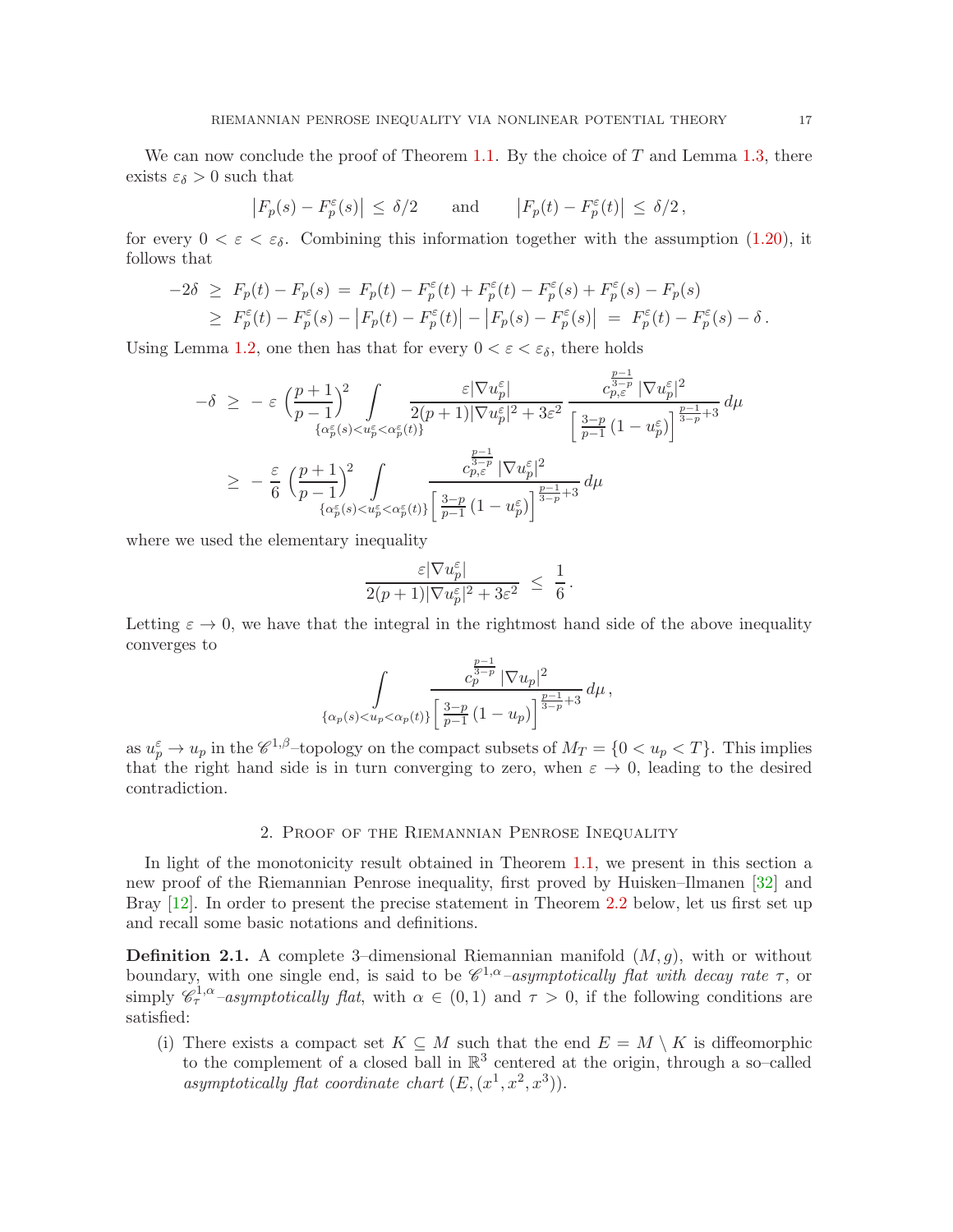(ii) In such a chart, the metric tensor can be expressed as

<span id="page-17-2"></span>
$$
g = g_{ij} dx^{i} \otimes dx^{j} = (\delta_{ij} + \gamma_{ij}) dx^{i} \otimes dx^{j}
$$

with

$$
\sum_{i,j} |x|^{\tau} |\gamma_{ij}| + \sum_{i,j,k} |x|^{1+\tau} |\partial_k \gamma_{ij}| + \sum_{i,j,k} |x|^{1+\tau+\alpha} [\partial_k \gamma_{ij}]_{\alpha} = O(1), \qquad (2.1)
$$

as  $|x| \to +\infty$ , where

$$
[\partial_k \gamma_{ij}]_{\alpha}(p) = \sup_{q \in E \setminus \{p\}} \frac{|\partial_k \gamma_{ij}(q) - \partial_k \gamma_{ij}(p)|}{|x(q) - x(p)|^{\alpha}},
$$

for every  $p \in E$ .

According to the physicists Arnowitt, Deser and Misner, who first introduced it in [\[8\]](#page-24-12), the ADM mass of an asymptotically flat Riemannian 3–manifold is defined as the limit

$$
m_{\text{ADM}} = \lim_{r \to +\infty} \frac{1}{16\pi} \int_{\{|x|=r\}} (\partial_j g_{ij} - \partial_i g_{jj}) \frac{x^i}{|x|} d\sigma_{\text{eucl}} ,
$$

in an asymptotically flat coordinate chart.

It can be shown that if the scalar curvature of  $(M, g)$  is nonnegative and the decay rate  $\tau$  is strictly larger than 1/2, the ADM mass is a well defined geometric invariant, i.e., the above limit exists (possibly equal to  $+\infty$ ) and its value does not depend on the particular asymptotically flat coordinate chart that is used to compute it (see  $[9]$  and  $[15]$ ).

We are now in the position to state and prove the main result of this section.

<span id="page-17-0"></span>Theorem 2.2 (Riemannian Penrose inequality). *Let* (M, g) *be a* 3*–dimensional, complete, connected, noncompact Riemannian manifold with a smooth, compact, connected boundary and one single end. Assume that:*

- (i) The metric g has nonnegative scalar curvature  $R \geq 0$ .
- (ii)  $(M, g)$  *is*  $\mathscr{C}_\tau^{1,\alpha}$  –asymptotically flat, for some  $\alpha \in (0,1)$  and  $\tau > 1/2$ , moreover the *following Ricci curvature lower bound holds,*

$$
\operatorname{Ric} \ge -\frac{C}{|x|^2} g, \qquad \text{for some } C > 0.
$$

(iii) ∂M *is the unique minimal surface in* (M, g)*.*

*Then, the ADM mass satisfies*

<span id="page-17-1"></span>
$$
m_{\text{ADM}} \geq \sqrt{\frac{|\partial M|}{16\pi}}.
$$

*Remark* 2.3. In [\[15\]](#page-24-14) Chrusciel was able to show the well definition of the ADM mass under a slightly weaker decay assumption than the one proposed in Definition [2.1.](#page-16-1) More precisely, it is sufficient to require that

$$
\sum_{i,j} |x|^{\tau} |\gamma_{ij}| + \sum_{i,j} |x|^{1+\tau} |\partial_k \gamma_{ij}| = O(1), \quad \text{as } |x| \to +\infty,
$$
 (2.2)

with  $\tau > 1/2$  and without any further condition on the decay of the Hölder quotients of the functions  $\partial_k \gamma_{ij}$ . In accordance with the terminology employed in Definition [2.1,](#page-16-1) it is then natural to refer to condition [\(2.2\)](#page-17-1) as  $\mathcal{C}_\tau^{-}$ -asymptotical flatness. On this regard, it is worth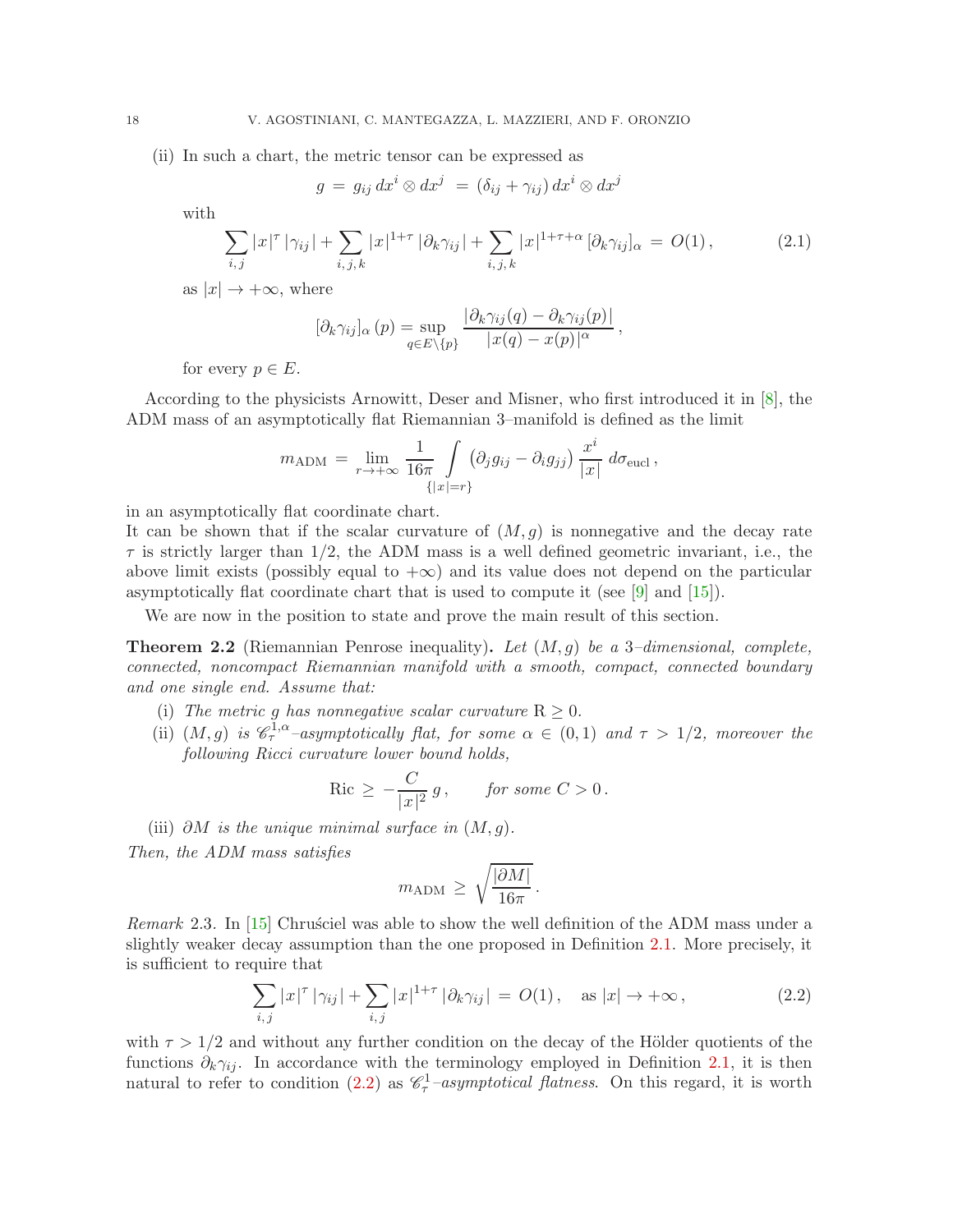pointing out that in [\[32\]](#page-25-2) the Riemannian Penrose inequality was established in the class of  $\mathscr{C}_1$ <sup>1</sup>-asymptotically flat manifolds, whereas in [\[12\]](#page-24-11) the decay condition

$$
\sum_{i,j,k,\ell} |x|^{2+\tau} |\partial_{\ell} \partial_k \gamma_{ij}| = O(1), \quad \text{as } |x| \to +\infty
$$

was also added to assumption [\(2.2\)](#page-17-1), hence asking  $\mathscr{C}_\tau^2$ -asymptotical flatness. This latter condition is slightly stronger than ours in Theorem [2.2,](#page-17-0) however, it has the advantage of leading to a cleaner statement, as it clearly implies the assumption Ric  $\geq -Cg/|x|^2$ .

*Proof of Theorem [2.2.](#page-17-0)* Let us consider the solution u of problem  $(1.1)$ , whose existence and uniqueness are guaranteed by [\[26,](#page-25-21) Theorem 4.1] (taking also into account [\[26,](#page-25-21) Remark 4.2] and [\[40,](#page-25-22) Theorem 3.2]). By virtue of assumption (iii) and the classical facts collected in [\[32,](#page-25-2) Lemma 4.1], we have that M is diffeomorphic to  $\mathbb{R}^3 \setminus B^3$  and  $\partial M$  to  $\mathbb{S}^2$ . In particular, we have that  $H_2(M, \partial M; \mathbb{Z})$  is trivial and we can invoke Theorem [1.1](#page-3-1) to deduce that, for every  $1 < p < 3$ , the function  $F_p : [t_p, +\infty) \to \mathbb{R}$ , defined in formula [\(1.6\)](#page-2-2), is monotone nondecreasing along the regular values of  $u$ . This implies that

<span id="page-18-0"></span>
$$
F_p(t_p) \leq \lim_{T_\ell \to +\infty} F_p(T_\ell), \tag{2.3}
$$

for any sequence  $T_{\ell} \rightarrow +\infty$  of regular values of u. Using formula [\(1.10\)](#page-3-0) and recalling that  ${u = \alpha_p(t_p)} = {u = 0} = \partial M$  is a minimal surface, one immediately gets

$$
F_p(t_p) = 4\pi t_p - \frac{t_p^{\frac{2}{p-1}}}{c_p} \int\limits_{\partial M} |\nabla u| \, \mathrm{H} \, d\sigma + \frac{t_p^{\frac{5-p}{p-1}}}{c_p^2} \int\limits_{\partial M} |\nabla u|^2 \, d\sigma \, \geq \, 4\pi t_p \, .
$$

A simple algebraic computation based on formulas [\(1.7\)](#page-2-6) and [\(1.4\)](#page-2-1), gives

$$
(4\pi)^{\frac{2-p}{3-p}} \left(\frac{p-1}{3-p}\right)^{\frac{p-1}{3-p}} \text{Cap}_p(\partial M)^{\frac{1}{3-p}} = 4\pi t_p \le F_p(t_p). \tag{2.4}
$$

We now claim that

<span id="page-18-3"></span><span id="page-18-1"></span>
$$
\lim_{T_{\ell} \to +\infty} F_p(T_{\ell}) \le 8\pi m_{\text{ADM}},\tag{2.5}
$$

and we defer the proof of such an estimate after the forthcoming Lemmas [2.5](#page-20-0) and [2.6.](#page-23-0) Here, we observe that the claim, in combination with inequalities  $(2.3)$  and  $(2.4)$  leads to

$$
\left(\frac{p-1}{3-p}\right)^{\frac{p-1}{3-p}} \left(\frac{\text{Cap}_p(\partial M)}{4\pi}\right)^{\frac{1}{3-p}} \leq 2 m_{\text{ADM}}.
$$
\n(2.6)

Using [\[26,](#page-25-21) Theorem 1.2] (see also [\[1,](#page-24-1) Theorem 5.6]) and letting  $p \to 1^+$ , there holds

<span id="page-18-2"></span>
$$
\lim_{p \to 1^+} \text{Cap}_p(\partial M) = |\partial M|.
$$

Indeed, assumption (iii) easily implies (see [\[32,](#page-25-2) Lemma 4.1]) that ∂M is also *outward minimizing*, meaning that for any smooth domain E containing  $\partial M$  it holds  $|\partial M|$  <  $|\partial E|$ . Using this piece of information, the Riemannian Penrose inequality simply follows by letting  $p \to 1^+$  in inequality [\(2.6\)](#page-18-2). However, for the sake of completeness, we provide with the following lemma an explicit lower bound for the p–capacity of  $\partial M$  in terms of its area  $|\partial M|$ , that is clearly sufficient for our purposes, once it is combined with estimate  $(2.7)$ .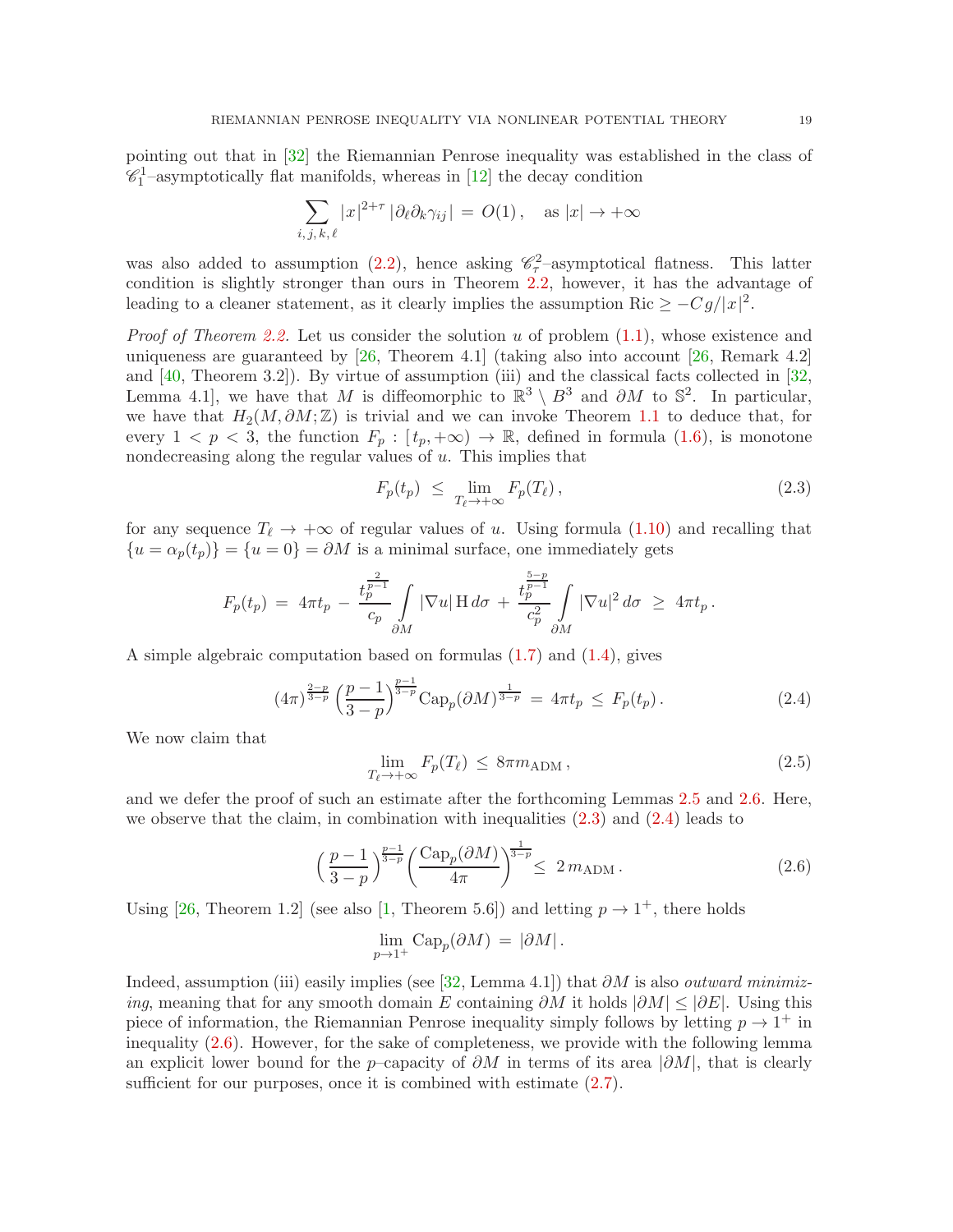Lemma 2.4. *Under the assumptions of Theorem [2.2,](#page-17-0) we have that*

$$
\sqrt{|\partial M|} \frac{\left(\frac{3-p}{2p}\right)^{\frac{p}{3-p}}}{C_{\text{Sob}}^{3(p-1)/2(3-p)}} \leq \text{Cap}_p(\partial M)^{\frac{1}{3-p}},\tag{2.7}
$$

<span id="page-19-0"></span>.

*for some positive constant*  $C_{\text{Sob}} > 0$ *.* 

*Proof.* As  $(M, g)$  is asymptotically flat, it supports a Sobolev inequality (see [\[40,](#page-25-22) Theorem 3.2] for details), that is, there exists a constant  $C_{\text{Sob}} > 0$  such that

$$
\left(\int_M v^{3/2} \, d\mu\right)^{2/3} \le C_{\text{Sob}} \int_M |\nabla v| \, d\mu
$$

for any nonnegative  $v \in \mathcal{C}_c^1(M)$ . It is well known that, applying this inequality to the function  $v^{\frac{2p}{3-p}}$ , one gets the L<sup>p</sup>-Sobolev inequality, for any  $1 < p < 3$ 

$$
\left(\int_M v^{p^*} d\mu\right)^{(3-p)/3} \le \left(\frac{2p}{3-p} C_{\text{Sob}}\right)^p \int_M |\nabla v|^p d\mu, \quad \text{with} \quad p^* = \frac{3p}{3-p}
$$

To proceed, we recall that the 1–capacity of  $\partial M$  can be defined in analogy to the p–capacities (see formula  $(1.2)$ ) as

$$
Cap_1(\partial M) = \inf \left\{ \int_M |\nabla w| d\mu : w \in \mathscr{C}_c^{\infty}(M), w = 1 \text{ on } \partial M \right\}.
$$

By truncation and density arguments, an equivalent definition is given by

$$
\operatorname{Cap}_p(\partial M) = \inf \left\{ \int_M |\nabla w|^p \, d\mu : w \in \mathscr{C}_c^1(M), w \text{ take values in } [0,1], w = 1 \text{ on } \partial M \right\},\
$$

holding for every for  $1 \le p < 3$ . Using the latter definition, if  $v \in \mathcal{C}_c^1(M)$  is a function taking values in [0, 1] with  $v = 1$  on  $\partial M$ , then  $w = v^q$  is a valid competitor for  $Cap_1(\partial M)$ , provided  $q > 1$ . By the Hölder inequality we get

$$
\operatorname{Cap}_1(\partial M) \le \int_M |\nabla v^q| d\mu = q \int_M v^{q-1} |\nabla v| d\mu \le q \Bigl(\int_M v^{(q-1)\frac{p}{p-1}} d\mu\Bigr)^{(p-1)/p} \Bigl(\int_M |\nabla v|^p d\mu\Bigr)^{1/p}.
$$

Choosing  $q = 1 + p^* \frac{(p-1)}{p} = \frac{2p}{3-p} > 1$  in this expression, we can use the above  $L^p$ -Sobolev inequality to obtain

$$
\text{Cap}_1(\partial M) \leq \frac{2p}{3-p} \left( \int_M v^{p^*} d\mu \right)^{(p-1)/p} \left( \int_M |\nabla v|^p d\mu \right)^{1/p} \n\leq \left( \frac{2p}{3-p} \right)^{2p/(3-p)} C_{\text{Sob}}^{3(p-1)/(3-p)} \left( \int_M |\nabla v|^p d\mu \right)^{2/(3-p)}.
$$

Taking the infimum in the right hand side of this inequality over the family of functions  $v \in \mathscr{C}_c^1(M)$ ,  $v : M \to [0,1]$  and  $v = 1$  on  $\partial M$ , we conclude that

$$
Cap_1(\partial M) \le \left(\frac{2p}{3-p}\right)^{2p/(3-p)} C_{Sob}^{3(p-1)/(3-p)} Cap_p(\partial M)^{2/(3-p)}.
$$
 (2.8)

We now observe that in our setting the 1–capacity of  $\partial M$  is always larger than its area, namely

<span id="page-19-1"></span>
$$
Cap_1(\partial M) \ge |\partial M|.
$$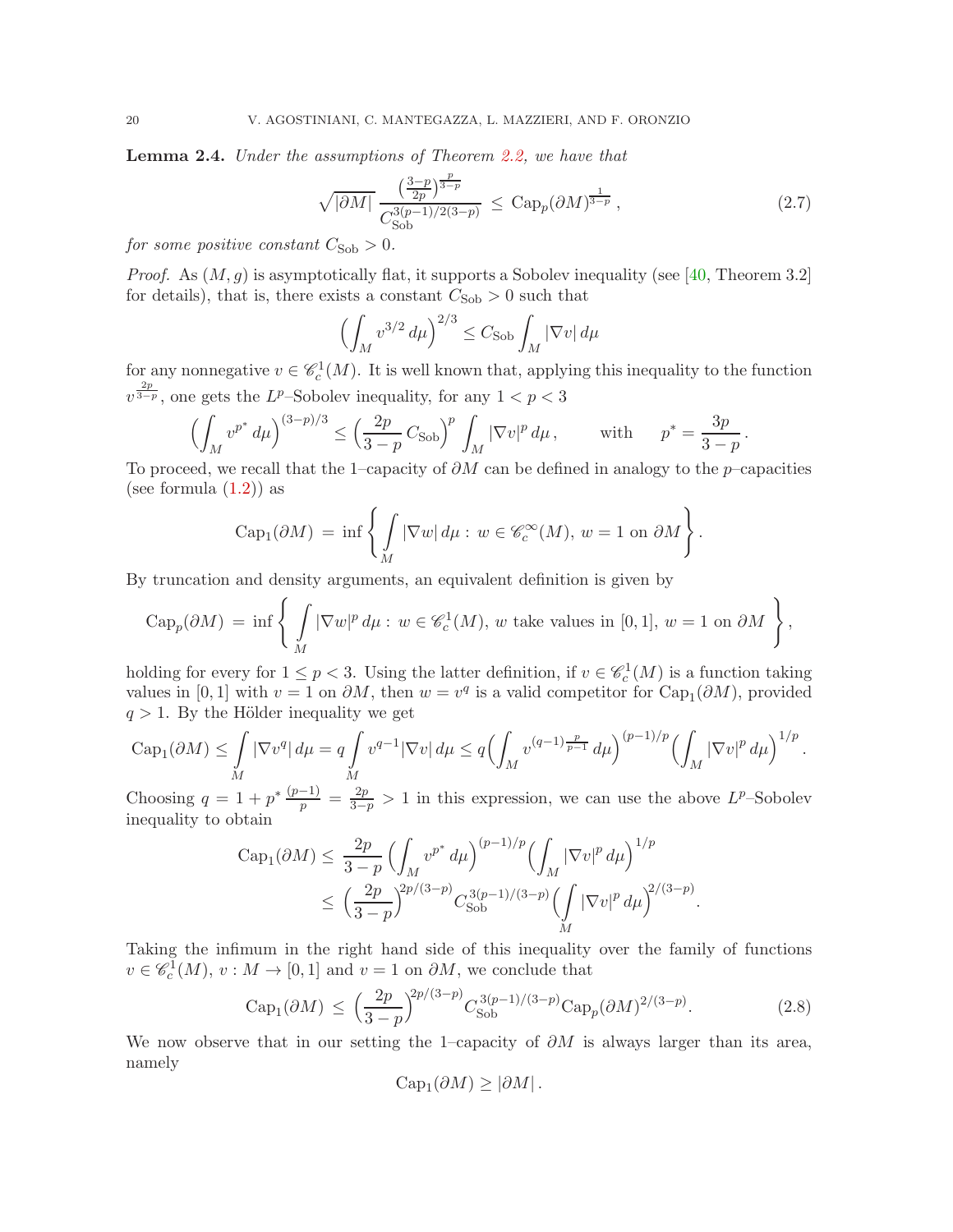Indeed, the coarea formula implies that, for any function  $w \in \mathcal{C}_c^{\infty}(M)$  with  $w = 1$  on  $\partial M$ ,

$$
\int_{M} |\nabla w| d\mu \ge \int_{0}^{1} |\{w=t\}| dt \ge \inf \{|\partial E| : \partial M \subseteq E, \partial E \text{ smooth}\} \ge |\partial M|.
$$

Notice that the last inequality in the above chain holds since  $\partial M$  is outward minimizing, as already observed. An alternative argument is by contradiction. If the latter inequality were false, then one could minimize the perimeter among the family of sets that are containing  $\partial M$ . This would provide a new minimal surface in M. Moreover, such a surface would be different from  $\partial M$ , as is would have a strictly smaller area, against the assumption (iii) in the statement of Theorem [2.2.](#page-17-0)

Combining the inequality  $Cap_1(\partial M) \geq |\partial M|$  with the estimate [\(2.8\)](#page-19-1), we easily get the desired conclusion.

We now draw our attention toward the proof of claim  $(2.5)$ . Recalling formula  $(1.11)$ , it is convenient to set

$$
M_p(t) = \frac{t}{4} \left( 16\pi - \int \mathbf{H}^2 d\sigma \right),
$$
  
\n
$$
Q_p(t) = \frac{t}{4} \int \limits_{\{u = \alpha_p(t)\}} \left| \frac{2(p-1)}{3-p} \frac{|\nabla u|}{1-u} - \mathbf{H} \right|^2 d\sigma
$$
 (2.9)

and write  $F_p = M_p + Q_p$ . We first analyze the behavior at infinity of the function  $M_p$ .

<span id="page-20-0"></span>Lemma 2.5. *Under the assumption of Theorem [2.2,](#page-17-0) we have*

<span id="page-20-1"></span>
$$
\limsup_{t\to+\infty}M_p(t)\,\leq\,8\pi m_{\text{ADM}}\,.
$$

*Proof.* In the same spirit as in [\[32\]](#page-25-2), we are going to compare the expression of  $M_p$  with an analogous expression in which the geometric quantities are computed with respect to the Euclidean background metric. For this reason, it is convenient to explicitly write the subscript g, when a quantity is referred to the original metric. At the same time, we agree that if a quantity is referred to the Euclidean metric, it will be let free of subscripts. The covariant derivative with respect to g will be denoted by  $\nabla$ , whereas the symbol D will indicate the Euclidean covariant derivative. Finally, the level set  $\{u = \alpha_p(t)\}\$  will be simply denoted by  $\Sigma_t$ . With these agreements,

$$
M_p(t) = \frac{t}{4} \left( 16\pi - \int_{\Sigma_t} H_g^2 d\sigma_g \right).
$$

Our first task is to obtain an expansion for the g-mean curvature  $H_g$  of  $\Sigma_t$  in terms of its Euclidean mean curvature H. In order to do that, we work in an asymptotically flat coordinate chart, like the one of Definition [2.1.](#page-16-1) As the unit normal vectors to a regular level set  $\Sigma_t$  are given by

$$
\nu_g = \frac{\nabla u}{|\nabla u|_g} \quad \text{and} \quad \nu = \frac{\mathrm{D}u}{|\mathrm{D}u|},
$$

the mean curvatures are readily computed,

$$
\mathcal{H}_g = (g^{ij} - \nu_g^i \nu_g^j) \frac{\nabla_i \nabla_j u}{|\nabla u|_g} \quad \text{and} \quad \mathcal{H} = (\delta^{ij} - \nu^i \nu^j) \frac{\mathcal{D}_i \mathcal{D}_j u}{|\mathcal{D} u|},
$$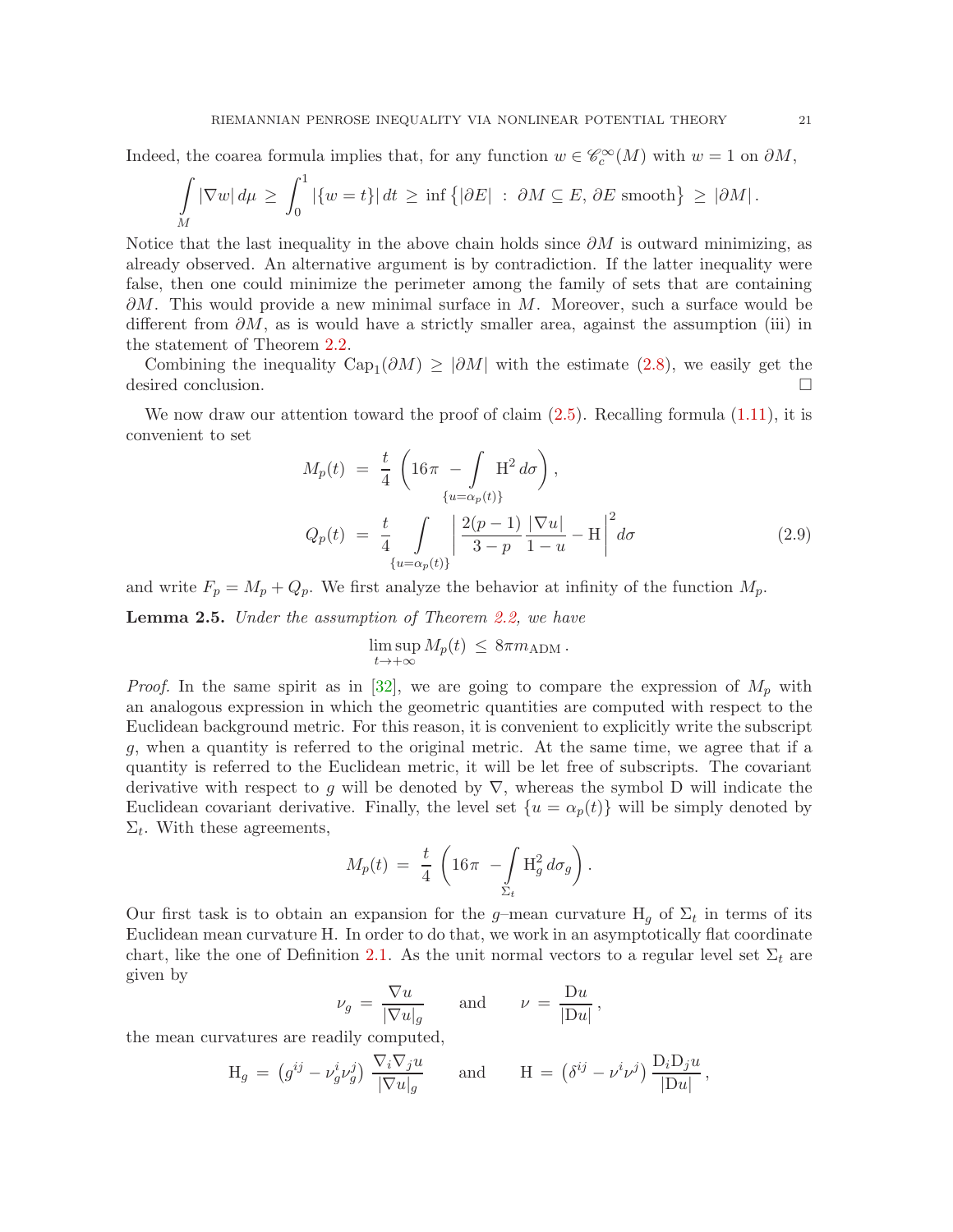respectively. The  $g$ -unit normal is related to the Euclidean one through the formula

$$
\nu_g^i = \left(1 + \frac{\gamma(\nu, \nu)}{2}\right) \nu^i - \gamma_k^i \nu^k + O(|x|^{-2\tau}),
$$

where  $\gamma_k^i = \delta^{ij}\gamma_{jk}$ . Moreover, according to formula [\(2.1\)](#page-17-2), there holds

<span id="page-21-3"></span>
$$
g^{ij} = \delta^{ij} - \gamma^{ij} + O(|x|^{-2\tau}),
$$

where  $\gamma^{ij} = \delta^{i\ell} \delta^{kj} \gamma_{k\ell}$ , hence, it follows

$$
g^{ij} - \nu_g^i \nu_g^j = \delta^{ij} - \nu^i \nu^j - (\delta^{ik} - \nu^i \nu^k) \gamma_{k\ell} (\delta^{j\ell} - \nu^j \nu^{\ell}) + O(|x|^{-2\tau}).
$$

A straightforward computation leads to

$$
\frac{\nabla_i \nabla_j u}{|\nabla u|_g} = \left(1 + \frac{\gamma(\nu, \nu)}{2}\right) \frac{\mathcal{D}_i \mathcal{D}_j u}{|\mathcal{D}_u|} - \frac{1}{2} \left(\partial_i g_{j\ell} + \partial_j g_{i\ell} - \partial_\ell g_{ij}\right) \nu^{\ell} + O(|x|^{-1-2\tau}),
$$

where we employ the expansion [\(2.13\)](#page-21-0) below, to ensure that  $|DDu|/|Du| = O(|x|^{-1})$ . Setting  $\eta^{ij} = \delta^{ij} - \nu^i \nu^j$ , we then arrive at

$$
H_g = \left(1 + \frac{\gamma(\nu, \nu)}{2}\right)H - \eta^{ij}\left(\partial_j g_{ik} - \frac{1}{2}\partial_k g_{ij}\right)\nu^k - \eta^{ik}\eta^{j\ell}\gamma_{k\ell}\frac{D_i D_j u}{|Du|} + O(|x|^{-1-2\tau}), \quad (2.10)
$$

which implies

$$
H_g^2 = (1 + \gamma(\nu, \nu)) H^2 - 2H \eta^{ij} \left( \partial_j g_{ik} - \frac{1}{2} \partial_k g_{ij} \right) \nu^k - 2H \eta^{ik} \eta^{j\ell} \gamma_{k\ell} \frac{D_i D_j u}{|Du|} + O(|x|^{-2-2\tau}).
$$

As the metric induced on  $\Sigma$  by g can be written as  $g - \frac{du \otimes du}{|\nabla u|^2}$  $\frac{du\otimes du}{|\nabla u|_g^2}$ , the area element can be expressed as

<span id="page-21-2"></span><span id="page-21-1"></span>
$$
d\sigma_g = \left[1 + \frac{1}{2}\eta^{ij}\gamma_{ij} + O(|x|^{-2\tau})\right]d\sigma.
$$
\n(2.11)

Putting all together, the Willmore energy integrand then satisfies

$$
\begin{split} \mathcal{H}_{g}^{2} d\sigma_{g} &= \left[ \left( 1 + \gamma(\nu, \nu) + \frac{\eta^{ij} \gamma_{ij}}{2} \right) \mathcal{H}^{2} \right. \\ &\quad - 2\mathcal{H} \,\eta^{ij} \Big( \partial_{j} g_{ik} - \frac{1}{2} \partial_{k} g_{ij} \Big) \nu^{k} - 2\mathcal{H} \,\eta^{ik} \eta^{j\ell} \gamma_{k\ell} \frac{\mathcal{D}_{i} \mathcal{D}_{j} u}{|\mathcal{D}u|} + O(|x|^{-2-2\tau}) \right] \, d\sigma. \end{split} \tag{2.12}
$$

Now, we further refine the above expression in light of the asymptotic expansion of the  $p$ capacitary potential. As the metric g is  $\mathscr{C}_{\tau}^{1,\alpha}$ -asymptotically flat, with  $\tau > 1/2$  and  $\alpha \in (0,1)$ , it follows from  $[34]$  and  $[18,$  Theorem 4.1] that u can be expanded as

$$
u = 1 - \frac{p-1}{3-p} \frac{c_p}{|x|^{\frac{3-p}{p-1}}} + O_2(|x|^{-\frac{3-p}{p-1}-\beta}) \quad \text{with} \quad 0 < \beta < \min\{\tau, 1\},\tag{2.13}
$$

meaning that the function  $v = u - 1 + \frac{p-1}{3-p}$  $c_p$  $\frac{c_p}{|x|^{\frac{3-p}{p-1}}}$  satisfies

<span id="page-21-0"></span>
$$
|v| + \sum_{i} |x| |\partial_i v| + \sum_{i,j} |x|^2 |\partial_{ij}^2 v| = O(|x|^{-\frac{3-p}{p-1}-\beta}).
$$

More precisely, the theory developed in  $[34]$  for  $p$ –harmonic functions defined on the punctured ball can be adapted to the case of an asymptotically flat end, to prove that the above expansion holds for some  $\beta > 0$  (as observed before the statement of Theorem 4.1 in [\[18\]](#page-24-15), such a program has been carried out in the special case  $p = 3$  in [\[16\]](#page-24-16) and [\[17\]](#page-24-17)). Then, using [\[18,](#page-24-15) Theorem 4.1],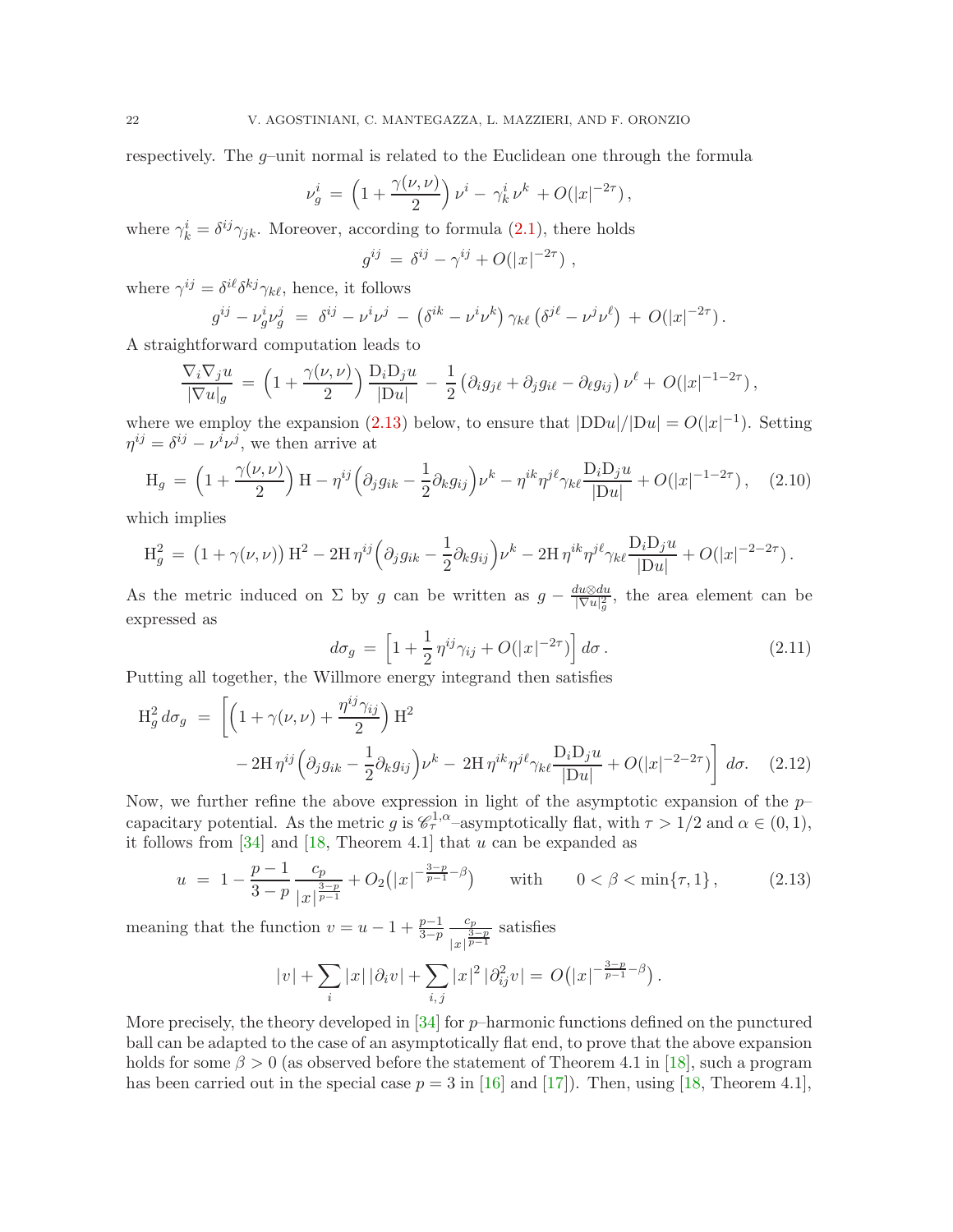one gets the desired expansion for any  $0 < \beta < \min\{1, \tau\}$ . This improvement is crucial, as we will have to choose  $\beta > 1/2$  in order to conclude, at the very end of the proof.

By means of the above formula, we readily compute

$$
\frac{D_i D_j u}{|Du|} = \frac{1}{|x|} \left( \delta_{ij} - \frac{p+1}{p-1} \delta_{ik} \nu^k \delta_{j\ell} \nu^{\ell} + O(|x|^{-\beta}) \right)
$$
  
\n
$$
H = \frac{2}{|x|} (1 + O(|x|^{-\beta}))
$$
\n(2.14)

which implies

<span id="page-22-2"></span><span id="page-22-1"></span><span id="page-22-0"></span>
$$
2H \eta^{ik} \eta^{j\ell} \gamma_{k\ell} \frac{D_i D_j u}{|Du|} = \frac{4}{|x|^2} \eta^{k\ell} \gamma_{k\ell} + O(|x|^{-2-2\beta}). \tag{2.15}
$$

Plugging this information in formula  $(2.12)$ , we obtain

$$
\mathrm{H}^2_g d\sigma_g = \left[ \mathrm{H}^2 + \frac{4}{|x|^2} \gamma(\nu,\nu) - \frac{2}{|x|^2} \eta^{ij} \gamma_{ij} - \frac{4}{|x|} \eta^{ij} \left( \partial_j g_{ik} - \frac{1}{2} \partial_k g_{ij} \right) \nu^k + O(|x|^{-2-2\beta}) \right] d\sigma.
$$

To proceed, we now claim that

$$
\frac{4}{|x|^2}\gamma(\nu,\nu) - \frac{2}{|x|^2}\eta^{ij}\gamma_{ij} = \frac{2}{|x|}\left(\eta^{ij}\partial_i g_{jk}\nu^k - \text{div}_{\Sigma_t}\omega^{\top}\right) + O(|x|^{-2-2\beta}),\tag{2.16}
$$

where  $\omega$  is the differential 1–form defined by  $\omega = \gamma_{jk} \nu^k dx^j$  and  $\omega^{\top}$  denotes its tangential component. To prove the claim, let us first observe that

$$
\omega = \omega^{\top} + \omega(\nu) \frac{du}{|Du|} = \omega^{\top} + \gamma(\nu, \nu) \frac{du}{|Du|} \quad \text{and} \quad \partial_i \nu^k = \eta^{k\ell} \frac{D_i D_\ell u}{|Du|}.
$$

By means of the expansions  $(2.14)$  and  $(2.15)$ , we compute

$$
\eta^{ij}\partial_i g_{jk}\nu^k = \eta^{ij}\partial_i \gamma_{jk}\nu^k = \eta^{ij}\partial_i \omega_j - \eta^{ik}\eta^{j\ell}\gamma_{k\ell} \frac{\mathcal{D}_i \mathcal{D}_j u}{|\mathcal{D}u|}
$$
  
\n
$$
= \operatorname{div} \omega - \partial_i \omega_j \nu^i \nu^j - \frac{1}{|x|} \eta^{ij} \gamma_{ij} + O(|x|^{-2-2\beta})
$$
  
\n
$$
= \operatorname{div}_{\Sigma_t} \omega^{\top} + \gamma(\nu, \nu) \mathcal{H} - \frac{1}{|x|} \eta^{ij} \gamma_{ij} + O(|x|^{-2-2\beta})
$$
  
\n
$$
= \operatorname{div}_{\Sigma_t} \omega^{\top} + \frac{2}{|x|} \gamma(\nu, \nu) - \frac{1}{|x|} \eta^{ij} \gamma_{ij} + O(|x|^{-2-2\beta}).
$$

Claim  $(2.16)$  then follows with the help of some simple algebra. As a consequence, the expression for the Willmore energy integrand becomes

$$
\begin{split} \mathcal{H}_{g}^{2} d\sigma_{g} &= \left[ \mathcal{H}^{2} - \frac{2}{|x|} \text{div}_{\Sigma_{t}} \omega^{\top} + \frac{2}{|x|} \eta^{ij} \partial_{i} g_{jk} \nu^{k} - \frac{4}{|x|} \eta^{ij} \partial_{j} g_{ik} \nu^{k} + \frac{2}{|x|} \eta^{ij} \partial_{k} g_{ij} \nu^{k} + O(|x|^{-2-2\beta}) \right] d\sigma \\ &= \left[ \mathcal{H}^{2} - \frac{2}{|x|} \text{div}_{\Sigma_{t}} \omega^{\top} - \frac{2}{|x|} \delta^{ij} \left( \partial_{i} g_{jk} - \partial_{k} g_{ij} \right) \nu^{k} + O(|x|^{-2-2\beta}) \right] d\sigma \,. \end{split} \tag{2.17}
$$

Before integrating this formula, let us observe that, since  $u = 1 - (t_p/t)^{(3-p)/(p-1)}$  on  $\Sigma_t$ , it follows from expansion [\(2.13\)](#page-21-0) that

<span id="page-22-3"></span>
$$
\frac{1}{|x|} = \frac{1}{t} + O(|x|^{-1-\beta}) \quad \text{and} \quad \frac{1}{t^2} \left(1 + \frac{A}{t^{\beta}}\right) \le |\nabla u|_g^{p-1} \le \frac{1}{t^2} \left(1 + \frac{B}{t^{\beta}}\right) \quad \text{on } \Sigma_t
$$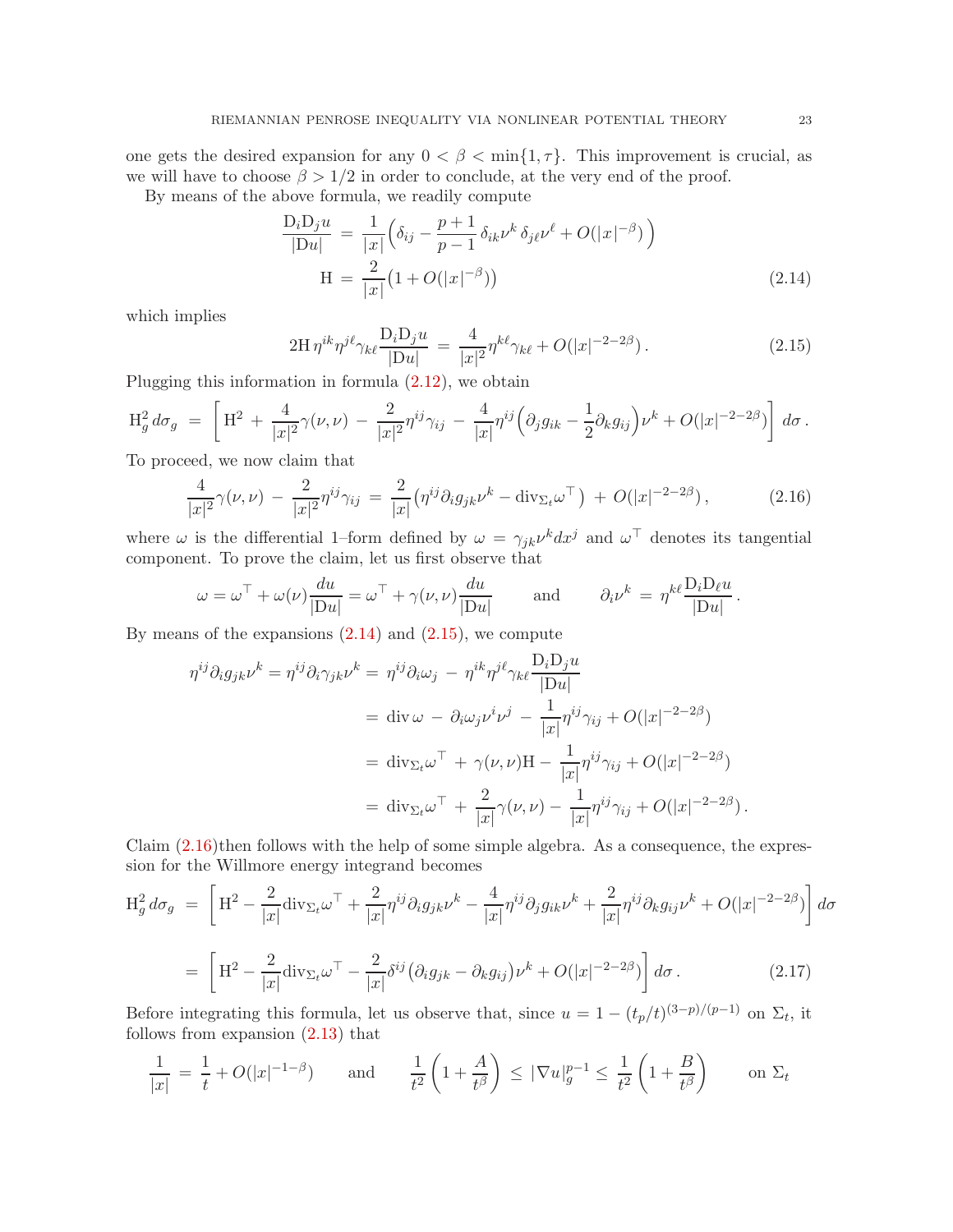for some positive constants  $A, B > 0$ . Integrating  $|\nabla u|_g^{p-1}$  on  $\Sigma_t$  with the help of equations  $(1.3)$  and  $(1.4)$ , we get

$$
\frac{4\pi c_p^{p-1}}{1+\frac{B}{t^{\beta}}}t^2 \ \leq \ |\Sigma_t|_g \ \leq \frac{4\pi c_p^{p-1}}{1+\frac{A}{t^{\beta}}}t^2 \, .
$$

By virtue of equation [\(2.11\)](#page-21-2), the same estimates hold for the Euclidean area  $|\Sigma_t|$  in place of  $\sum_t |g|$ , up to a different choice of the constants A and B. In view of these considerations, formula [\(2.17\)](#page-22-3) becomes

$$
\mathcal{H}_g^2 d\sigma_g = \left[ \mathcal{H}^2 - \frac{2}{t} \text{div}_{\Sigma_t} \omega^\top - \frac{2}{t} \delta^{ij} \left( \partial_i g_{jk} - \partial_k g_{ij} \right) \nu^k + O(t^{-2-2\beta}) \right] d\sigma, \text{ on } \Sigma_t
$$

.

Now we have

$$
M_p(t) = \frac{t}{4} \left( 16\pi - \int_{\Sigma_t} H_g^2 d\sigma_g \right)
$$
  
=  $\frac{t}{4} \left( 16\pi - \int_{\Sigma_t} H_g^2 d\sigma \right) + \frac{1}{2} \int_{\Sigma_t} \text{div}_{\Sigma_t} \omega^\top d\sigma + \frac{1}{2} \int_{\Sigma_t} \delta^{ij} (\partial_i g_{jk} - \partial_k g_{ij}) \nu^k d\sigma + O(t^{1-2\beta}).$ 

The first summand in the right hand side is nonpositive by the *Euclidean Willmore inequality* (see [\[43\]](#page-25-24)), the second summand vanishes by the divergence theorem and it is well known (see [\[9,](#page-24-13) Proposition 4.1]) that the third summand tends to  $8\pi m_{\text{ADM}}$ , as  $t \to +\infty$ . The thesis then follows, by choosing  $\beta > 1/2$ .

We finally draw our attention to the analysis of the quadratic remainder  $Q_p(t)$ , defined in formula  $(2.9)$ .

<span id="page-23-0"></span>Lemma 2.6. *Under the assumption of Theorem [2.2,](#page-17-0) we have*

$$
\lim_{t\to+\infty}\,Q_p(t)\,=\,0\,.
$$

*Proof.* Adopting the same notation of Lemma [2.5,](#page-20-0) we write

$$
Q_p(t) = \frac{t}{4} \int\limits_{\Sigma_t} \left| \frac{2(p-1)}{3-p} \frac{|\nabla u|_g}{1-u} - \mathcal{H}_g \right|^2 d\sigma_g.
$$

Thanks to the expansion [\(2.13\)](#page-21-0), we have that

$$
1 - u = \frac{p-1}{3-p} c_p |x|^{-\frac{3-p}{p-1}} \left( 1 + O(|x|^{-\beta}) \right) \quad \text{and} \quad |\nabla u|_g = c_p |x|^{-\frac{2}{p-1}} \left( 1 + O(|x|^{-\beta}) \right),
$$

which imply

$$
\frac{2(p-1)}{3-p} \frac{|\nabla u|_g}{1-u} = \frac{2}{|x|} + O(|x|^{-1-\beta}).
$$

Using equations  $(2.10)$  and  $(2.14)$ , we get

$$
H_g = H + O(|x|^{-1-\beta}) = \frac{2}{|x|} + O(|x|^{-1-\beta})
$$

hence, the integrand can be estimated on  $\Sigma_t$  as

$$
\left| \frac{2(p-1)}{3-p} \frac{|\nabla u|_g}{1-u} - \mathcal{H}_g \right|^2 = O(|x|^{-2-2\beta}) = O(t^{-2-2\beta}).
$$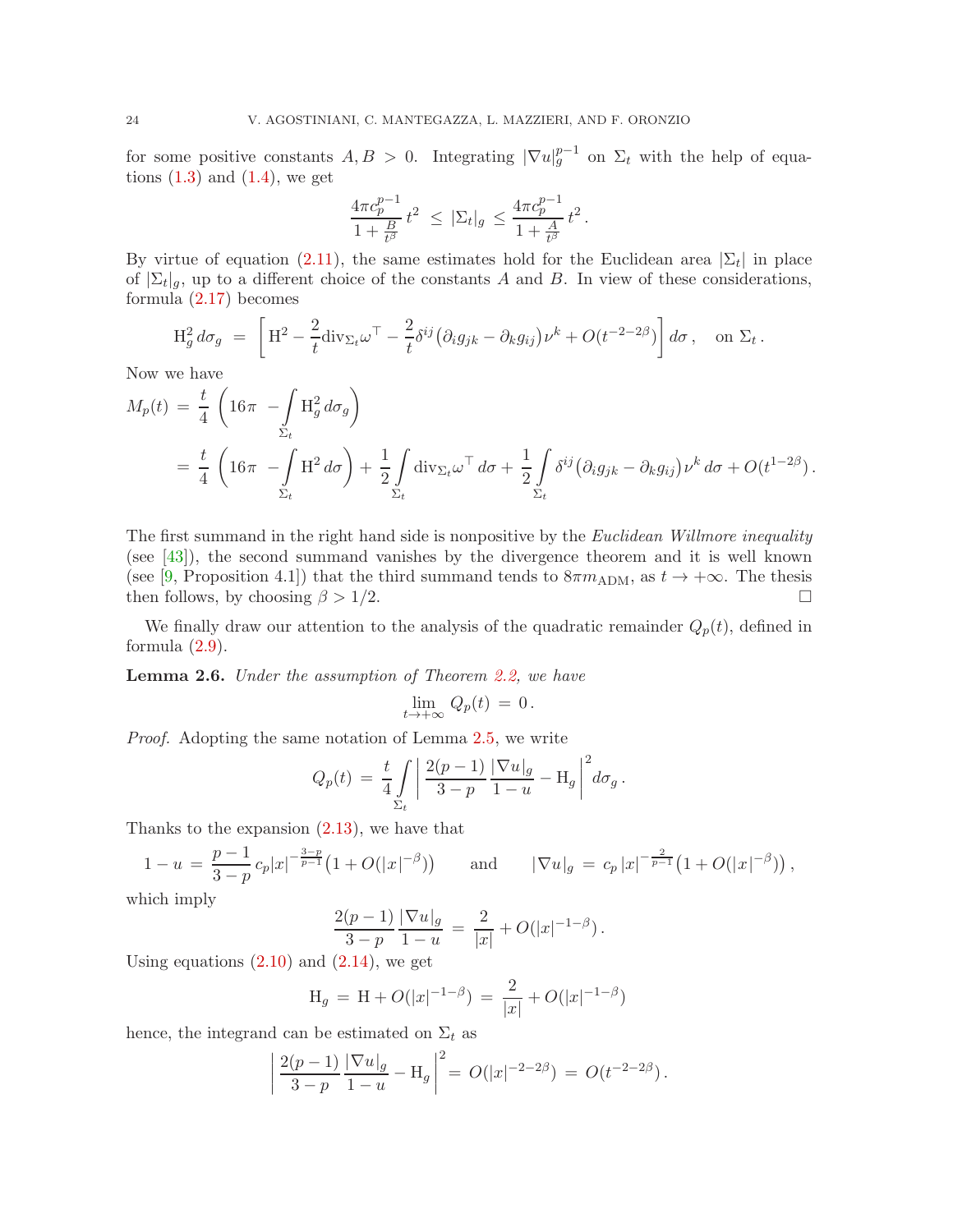By the same considerations as in the last part of Lemma [2.5,](#page-20-0) we conclude that  $Q_p(t)$  $O(t^{1-2\beta})$ . Again the thesis follows by choosing  $\beta > 1/2$ .

By Lemmas [2.5](#page-20-0) and [2.6,](#page-23-0) we deduce that

$$
\lim_{T_{\ell} \to +\infty} F_p(T_{\ell}) = \limsup_{t \to +\infty} F_p(t) = \limsup_{t \to +\infty} M_p(t) + \lim_{t \to +\infty} Q_p(t) \leq 8\pi m_{\text{ADM}}.
$$

This proves the claim  $(2.5)$  and concludes the proof of the theorem.

Acknowledgement. *The authors thank Luca Benatti, Riccardo Benedetti, Stefano Borghini and Bruno Martelli for several useful discussions. The authors are members of the Gruppo Nazionale per l'Analisi Matematica, la Probabilit`a e le loro Applicazioni (GNAMPA), which is part of the Istituto Nazionale di Alta Matematica (INdAM).*

#### **REFERENCES**

- <span id="page-24-1"></span>1. V. Agostiniani, M. Fogagnolo, and L. Mazzieri, Minkowski inequalities via nonlinear potential theory, ArXiv Preprint Server – arXiv:1906.00322v3, 2021, to appear in Arch. Ration. Mech. Anal.
- <span id="page-24-3"></span>2. , Sharp geometric inequalities for closed hypersurfaces in manifolds with nonnegative Ricci curvature, Invent. Math. 222 (2020), no. 3, 1033–1101.
- <span id="page-24-6"></span>3. V. Agostiniani and L. Mazzieri, On the geometry of the level sets of bounded static potentials, Comm. Math. Phys. 355 (2017), 261–301.
- <span id="page-24-4"></span>4. Monotonicity formulas in potential theory, Calc. Var. Partial Differential Equations 59 (2020), no. 1, Paper No. 6, 32 pp.
- <span id="page-24-5"></span>5. V. Agostiniani, L. Mazzieri, and F. Oronzio, A Green's function proof of the positive mass theorem, ArXiv Preprint Server – arXiv:2108.08402, 2021.
- <span id="page-24-7"></span>6.  $\_\_\_\$ n, A geometric capacitary inequality for sub-static manifolds with harmonic potentials, Math. Eng. 4 (2022), no. 2, Paper No. 013, 40 pp.
- <span id="page-24-9"></span>7. G. Alessandrini, Critical points of solutions to the  $p$ -Laplace equation in dimension two, Boll. Un. Mat. Ital. A (7) 1 (1987), no. 2, 239–246.
- <span id="page-24-12"></span>8. R. Arnowitt, S. Deser, and C. W. Misner, *Dynamical structure and definition of energy in general relativity*, Phys. Rev. 116 (1959), 1322–1330.
- <span id="page-24-13"></span><span id="page-24-2"></span>9. R. Bartnik, The mass of an asymptotically flat manifold, Comm. Pure Appl. Math. 39 (1986), 661–693.
- 10. L. Benatti, M. Fogagnolo, and L. Mazzieri, Minkowski inequality on complete Riemannian manifolds with nonnegative Ricci curvature, ArXiv Preprint Server – arXiv:2101.06063v4, 2021.
- <span id="page-24-8"></span>11. H. Bray, D. Kazaras, M. Khuri, and D. Stern, *Harmonic functions and the mass of 3–dimensional asymp*totically flat Riemannian manifolds, ArXiv Preprint Server – arXiv:1911.06754v1, 2019.
- <span id="page-24-11"></span>12. H. L. Bray, Proof of the Riemannian Penrose inequality using the positive mass theorem, J. Diff. Geom. 59 (2001), 177–267.
- <span id="page-24-10"></span>13. G. E. Bredon, Topology and geometry, Graduate Texts in Mathematics, vol. 139, Springer-Verlag, New York, 1993.
- <span id="page-24-0"></span>14. Y. G. Chen, Y. Giga, and S. Goto, Uniqueness and existence of viscosity solutions of generalized mean *curvature flow equations, J. Diff. Geom.* **33** (1991), no. 3,  $749 - 786$ .
- <span id="page-24-14"></span>15. P. Chrusciel, Boundary conditions at spatial infinity from a Hamiltonian point of view, Topological properties and global structure of space–time (Erice, 1985), NATO Adv. Sci. Inst. Ser. B Phys., vol. 138, Plenum Press, 1986, pp. 49–59.
- <span id="page-24-16"></span>16. P. T. Chrusciel, Sur l'existence de solutions singulières d'une équation "condition de coordonnées" utilisée par J. Kijowski dans l'analyse symplectique de la relativité générale, C. R. Acad. Sci. Paris Sér. I Math. 299 (1984), no. 17, 891–894. MR 777756
- <span id="page-24-17"></span>17. Sur les feuilletages "conformément minimaux" des variétés riemanniennes de dimension trois, C. R. Acad. Sci. Paris Sér. I Math. **301** (1985), no. 11, 609-612. MR 816641
- <span id="page-24-15"></span>18. , Asymptotic estimates in weighted Hölder spaces for a class of elliptic scale–covariant second order operators, Ann. Fac. Sci. Toulouse Math. (5) 11 (1990), no. 1, 21–37.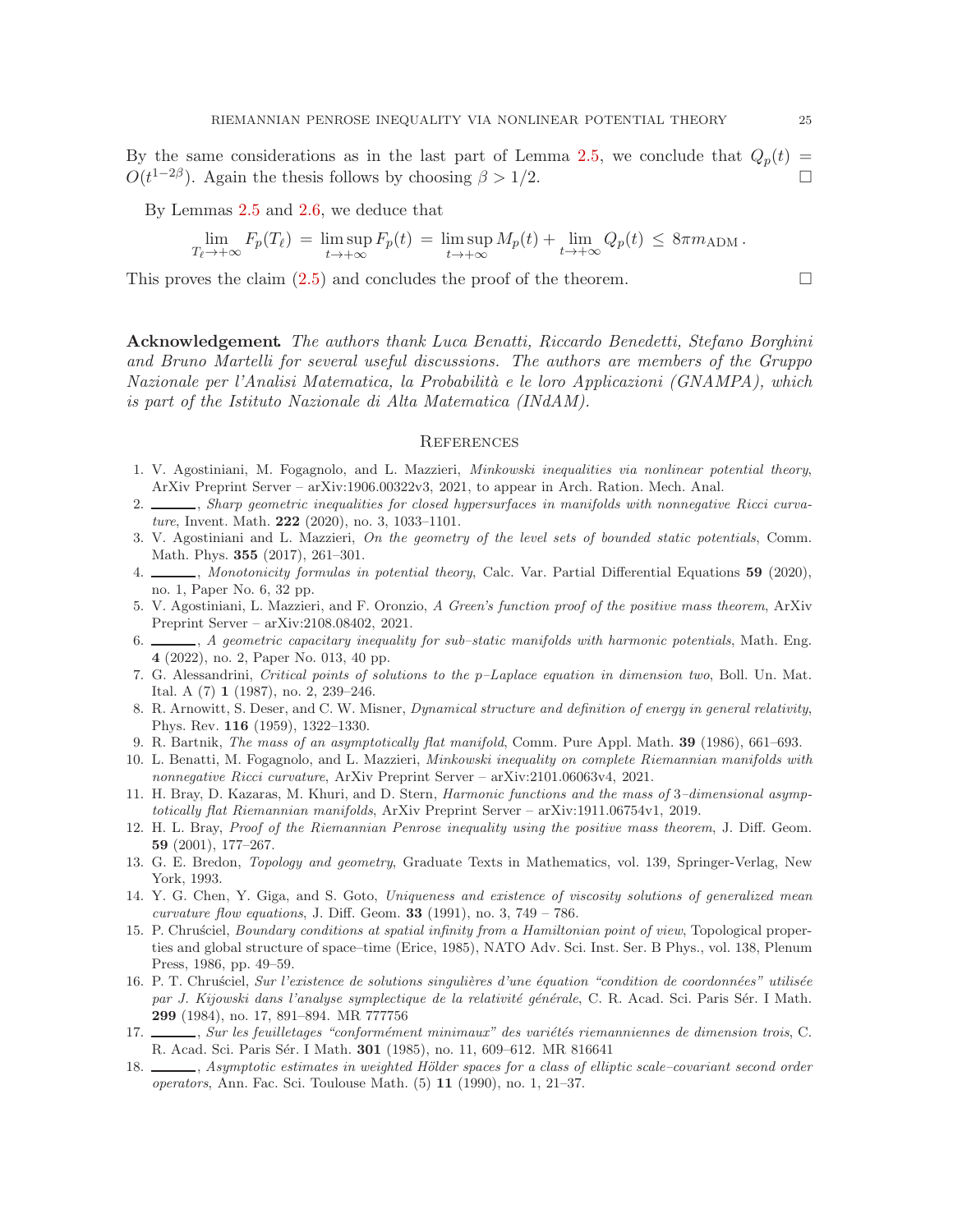- <span id="page-25-10"></span><span id="page-25-8"></span>19. T. H. Colding, New monotonicity formulas for Ricci curvature and applications. I, Acta Math. 209 (2012), no. 2, 229–263.
- <span id="page-25-9"></span>20. T. H. Colding and W. P. Minicozzi, Monotonicity and its analytic and geometric implications, Proc. Natl. Acad. Sci. USA 110 (2013), no. 48, 19233–19236.
- 21.  $\_\_\_\_\$ , Ricci curvature and monotonicity for harmonic functions, Calc. Var. Partial Differential Equations 49 (2014), no. 3-4, 1045–1059.
- <span id="page-25-15"></span>22. E. Di Benedetto,  $C^{1+\alpha}$  local regularity of weak solutions of degenerate elliptic equations, Nonlinear Anal. 7 (1983), no. 8, 827–850.
- <span id="page-25-16"></span>23.  $\_\_\_\_\_\_\_\$ nterior and boundary regularity for a class of free boundary problems, Free boundary problems: theory and applications, Vol. I, II (Montecatini, 1981), Res. Notes in Math., vol. 78, Pitman, Boston, Mass.–London, 1983, pp. 383–396.
- <span id="page-25-1"></span><span id="page-25-0"></span>24. L. C. Evans and J. Spruck, *Motion of level sets by mean curvature. I*, J. Diff. Geom. **33** (1991), no. 3, 635 – 681.
- <span id="page-25-21"></span>25. Motion of level sets by mean curvature. II, Trans. Amer. Math. Soc. 330 (1992), no. 1, 321–332.
- 26. M. Fogagnolo and L. Mazzieri, Minimising hulls, p–capacity and isoperimetric inequality on complete Riemannian manifolds, ArXiv Preprint Server – arXiv:2012.09490v2, 2020.
- <span id="page-25-7"></span>27. M. Fogagnolo, L. Mazzieri, and A. Pinamonti, Geometric aspects of p-capacitary potentials, Ann. Inst. H. Poincaré C Anal. Non Linéaire 36 (2019), no. 4, 1151–1179.
- <span id="page-25-17"></span><span id="page-25-3"></span>28. R. Geroch, Energy extraction, Ann. New York Acad. Sci. 224 (1973), 108–117.
- <span id="page-25-14"></span>29. S. W. Hawking, Gravitational radiation in an expanding universe, J. Math. Phys. 9 (1968), no. 4, 598–604. 30. J. Heinonen, T. Kilpeläinen, and O. Martio, Nonlinear potential theory of degenerate elliptic equations,
- <span id="page-25-11"></span>Oxford Mathematical Monographs, The Clarendon Press, Oxford University Press, New York, 1993.
- 31. S. Hirsch, D. Kazaras, and M. Khuri, Spacetime harmonic functions and the mass of 3–dimensional asymptotically flat initial data for the Einstein equations, ArXiv Preprint Server – arXiv:2002.01534v3, 2021, to appear in J. Diff. Geom.
- <span id="page-25-2"></span>32. G. Huisken and T. Ilmanen, The inverse mean curvature flow and the Riemannian Penrose inequality, J. Diff. Geom. 59 (2001), 353–437.
- <span id="page-25-4"></span>33. P. S. Jang and R. M. Wald, The positive energy conjecture and the cosmic censor hypothesis, J. Math. Phys. 18 (1977), 41–44.
- <span id="page-25-23"></span><span id="page-25-20"></span>34. S. Kichenassamy and L. Veron, Singular solutions of the p–Laplace equation., Math. Ann. 275 (1986), 599–616.
- 35. G. M. Lieberman, Boundary regularity for solutions of degenerate elliptic equations, Nonlinear Anal. 12 (1988), no. 11, 1203–1219.
- <span id="page-25-18"></span><span id="page-25-6"></span>36. J. J. Manfredi, p–harmonic functions in the plane, Proc. Amer. Math. Soc. 103 (1988), no. 2, 473–479.
- 37. L. Mari, M. Rigoli, and A. G. Setti, On the  $1/H$ -flow by p–Laplace approximation: new estimates via fake distances under Ricci lower bounds, ArXiv Preprint Server – arXiv:1905.00216v3, 2020, to appear in Amer. J. Math.
- <span id="page-25-12"></span><span id="page-25-5"></span>38. R. Moser, The inverse mean curvature flow and p–harmonic functions, J. Eur. Math. Soc. 9 (2007), no. 1, 77–83.
- 39. O. Munteanu and J. Wang, Comparison theorems for three–dimensional manifolds with scalar curvature bound, ArXiv Preprint Server – arXiv:2105.12103, 2021.
- <span id="page-25-22"></span>40. S. Pigola, A. G. Setti, and M. Troyanov, *The connectivity at infinity of a manifold and*  $L^{q,p}$ -Sobolev inequalities, Expo. Math. 32 (2014), no. 4, 365–383.
- <span id="page-25-19"></span>41. J. Serrin, On the strong maximum principle for quasilinear second order differential inequalities, J. Functional Analysis 5 (1970), 184–193.
- <span id="page-25-13"></span>42. D. Stern, Scalar curvature and harmonic maps to  $\mathbb{S}^1$ , ArXiv Preprint Server – arXiv:1908.09754v2, 2019, to appear in J. Diff. Geom.
- <span id="page-25-24"></span>43. T. Willmore, Total curvature in Riemannian geometry, Ellis Horwood Series: Mathematics and its Applications, Wiley & Sons, New York, 1982.